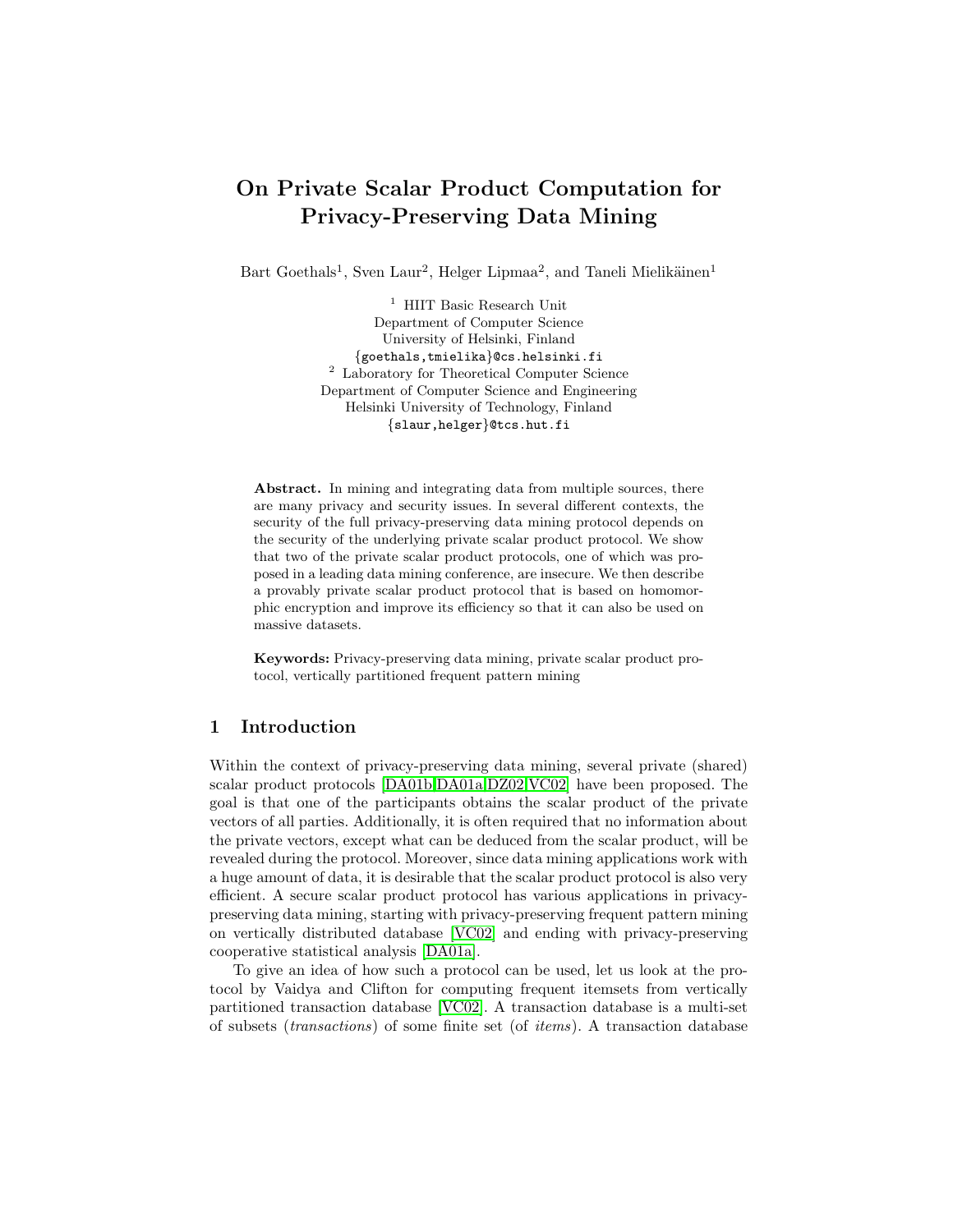can be seen also as a binary matrix where each row corresponds to a transaction, each column corresponds to an item, and there is one in the entry  $(i, j)$ if and only if the transaction  $i$  contains the item  $j$ . An itemset is a subset of items. The frequency of an itemset in a transaction database is the fraction of transactions containing the itemset as their subset. (The support of an itemset is its frequency multiplied by the number of transactions in the database.) The  $\sigma$ frequent itemsets (i.e., the frequent itemsets with minimum frequency threshold σ) in a transaction database are the itemsets with frequency at least σ. Thus, mining the  $\sigma$ -frequent itemsets is equivalent to finding all subsets of columns of the binary matrix where at least a  $\sigma$ -fraction of rows have only ones in those columns. In a frequent itemset mining protocol for a vertically partitioned transaction database one party, Alice, has the projection of the database onto some items and another party, Bob, has the projection of database onto the rest of the items. The frequent itemset mining protocol of Vaidya and Clifton is based on the property that an itemset can be frequent only if all of its subsets are frequent. The candidate itemsets are generated and tested level-wise as in the APRIORI algorithm  $[AMS<sup>+</sup>96]$  $[AMS<sup>+</sup>96]$ .

If an itemset contains items of only one party, then the party can compute the frequency privately and share it with the other parties without any additional privacy problems. The main challenge occurs when the support of a candidate itemset containing items from both parties needs to be computed. In that case, each party first computes which of the transactions contain the itemset within their own part of the database. This kind of information can be conveniently represented as binary vectors in which the ith entry represents whether or not the itemset is contained in the ith transaction. The number of transactions containing the itemset in the combined transaction database amounts to the scalar product between the corresponding binary vectors of Alice and Bob. A protocol, given by Vaidya and Clifton [\[VC02\]](#page-15-0), attempts to compute the scalar product in a secure manner, by computing the scalar product on scrambled versions of the binary vectors, such that in the end of the protocol, both parties obtain the joint support without ever seeing each others vector. Their protocol reveals the supports of some infrequent itemsets, as not all candidate itemsets are frequent; this can be avoided by combining private shared scalar product protocols and Yao's circuits for frequency testing.

In this paper, we show that the private scalar product protocol of Vaidya and Clifton [\[VC02\]](#page-15-0) is not private. Additionally, we are able to break another private (shared) scalar product protocol which was recently proposed by Du and Atallah [\[DA01a\]](#page-14-1). Our attacks against the Vaidya-Clifton and Du-Atallah protocols work in the simplest cryptographic model: namely, they enable one of the two parties to retrieve the private input of another party with probability, very close to 1, after the two parties have executed the corresponding protocol once.

While the attacks do not work for all possible private vectors of Alice and Bob, they show that before applying the Vaidya-Clifton and Du-Atallah protocols, one must carefully analyse whether it is safe to apply these protocols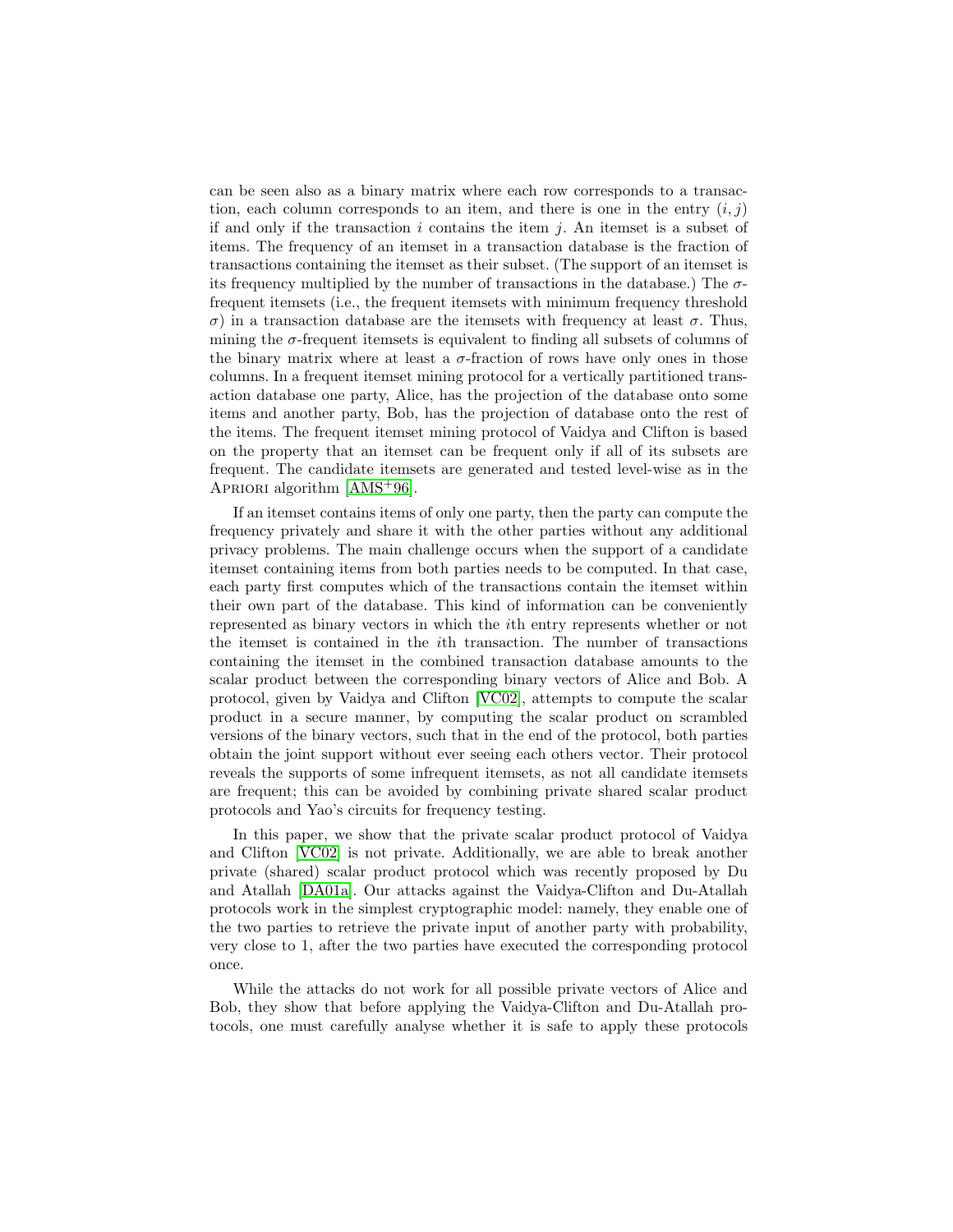in any concrete case. Moreover, the provided attacks can be readily generalised to work for a much larger fraction of private vectors in a more complex model where attack's success probability does not have to be 1 (but just large enough for practical purposes, say 0.001) and/or when Alice and Bob re-execute the corresponding scalar product protocols from [\[DA01a](#page-14-1)[,VC02\]](#page-15-0) with similar private vectors. (Scalar product protocol from [\[DA01b\]](#page-14-0) was recently analysed in [\[LL04\]](#page-14-3).)

As a positive result, we describe a cryptographic protocol for computing scalar product. We prove that the new scalar product protocol is private—in a strong cryptographic sense—under standard cryptographic assumptions. More specifically, no probabilistic polynomial time algorithm substituting Alice (resp., Bob) can obtain a non-negligible amount of information about Bob's (resp., Alice's) private input, except what can be deduced from the private input and private output of Alice (resp., Bob). This means, in particular, that this protocol can be used a polynomial number of times (in the security parameter) with *any* private vectors of Alice and Bob in *any* context. In practice, the latter means "an arbitrary number of times". Finally, we show that by using some optimisation tricks, the proposed protocol can be made very efficient: we show how to separately optimise for Alice's and Bob's computation, and for the communication of the new protocol. In particular, the communication-optimal version is more communication-efficient than either of the Vaidya-Clifton or the Du-Atallah protocols.

Road-map. In Section [2,](#page-2-0) we describe the necessary cryptographic preliminaries. In Section [3,](#page-3-0) we analyse some previous private scalar product protocols. In Section [4,](#page-9-0) we propose a new scalar product protocol, prove its security and propose some important optimisations. We finish with conclusions and acknowledgements.

# <span id="page-2-0"></span>2 Cryptographic Preliminaries

Secure Multi-Party and Two-Party Computation. To guarantee that a protocol is secure in as many applications as possible, one should use the secure multi-party and two-party techniques [\[Gol04\]](#page-14-4). Briefly, a two-party protocol between Alice and Bob is secure when privacy and correctness are guaranteed for both Alice and Bob. It is said that a protocol protects privacy, when the information that is leaked by the distributed computation is limited to the information that can be learned from the designated output of the computation [\[Pin02\]](#page-15-1).

There are several different security models where one can prove the security of a protocol in. The simplest setting is the semi-honest model, where it is assumed that both Alice and Bob follow the protocol, but they are also curious: that is, they store all exchanged data and try to deduce information from it. In the malicious model, no assumption is made about the behaviour of Alice and Bob, and it is required that the privacy of one party is preserved even in the case of an arbitrary behaviour of the second party. Most of the papers on privacy-preserving data mining provide only security in the semi-honest model.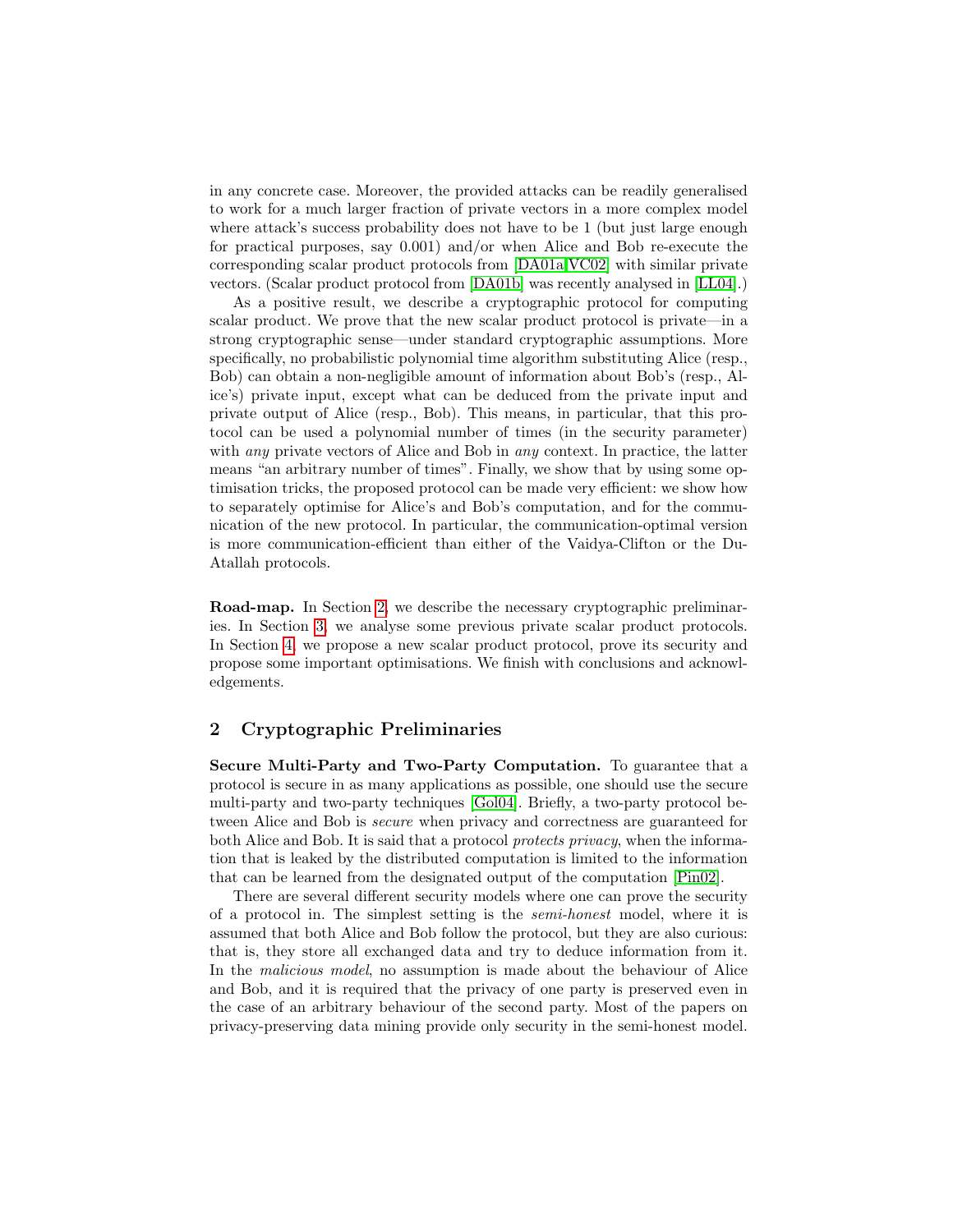Such a protocol can be made secure in the malicious model when accompanied with zero-knowledge proofs that both parties follow the protocol. However, such proofs are usually too inefficient to be used in data mining applications.

Homomorphic public-key cryptosystems. A public-key cryptosystem  $\Pi$ is a triple (Gen, Enc, Dec) of probabilistic polynomial-time algorithms for keygeneration, encryption and decryption. The security of a public-key cryptosystem is determined by a security parameter  $k$ . For a fixed  $k$ , it should take more than polynomial in k operations to break the cryptosystem. Together with increased security, larger  $k$  means also larger keys and ciphertexts. The key generation algorithm generates, on input  $1^k = 1 \dots 1$  (k ones) a valid pair (sk, pk) of private and public keys that corresponds to the security parameter  $k$ . For a fixed key pair (sk, pk), let  $P$ (sk) denote the plaintext space of  $\Pi$ . The encryption algorithm Enc takes as an input a plaintext  $m \in P(\mathsf{sk})$ , a random value r and a public key pk and outputs the corresponding ciphertext  $\mathsf{Enc}_{pk}(m; r)$ . The decryption algorithm Dec takes as an input a ciphertext  $c$  and a private key sk (corresponding to the public key pk) and outputs a plaintext  $\mathsf{Dec}_{\mathsf{sk}}(c)$ . It is required that  $\mathsf{Dec}_{\mathsf{sk}}(\mathsf{Enc}_{\mathsf{pk}}(m; r)) =$ m for any  $m \in P(\mathsf{sk})$ , pk and r.

A public-key cryptosystem is semantically secure (IND-CPA secure) when a probabilistic polynomial-time adversary cannot distinguish between random encryptions of two elements, chosen by herself. We denote the encryption of a message m by  $Enc_{pk}(m; r)$ , where pk is the corresponding public key and r is the used random string. A public-key cryptosystem is homomorphic when  $\mathsf{Enc}_{\mathsf{pk}}(m_1; r_1) \cdot \mathsf{Enc}_{\mathsf{pk}}(m_2; r_2) = \mathsf{Enc}_{\mathsf{pk}}(m_1 + m_2; r_1 \cdot r_2)$ , where  $+$  is a group operation and  $\cdot$  is a groupoid operation. This means that a party can add encrypted plaintexts by doing simple computations with ciphertexts, without having the secret key. Usually,  $P(\mathsf{sk}) = \mathbb{Z}_m$  for some large m. One of the most efficient currently known semantically secure homomorphic cryptosystems was proposed by Paillier cryptosystem [\[Pai99\]](#page-15-2) and then improved by Damgård and Jurik [\[DJ01\]](#page-14-5). In Paillier's case,  $P(\mathsf{sk}) = \mathbb{Z}_m$  with  $m \geq 2^{1024}$ . One can effectively assume that m is as large as say  $2^{4096}$ , when using the Damgård-Jurik cryptosystem [\[DJ01\]](#page-14-5). We will assume that k is the bit length of the plaintexts, thus  $k \ge 1024$ .

**Oblivious transfer.** In an  $\binom{n}{1}$ -oblivious transfer protocol, Bob has a database  $(\mathcal{D}_1, \ldots, \mathcal{D}_n)$  and Alice has an index  $i \in [n]$ . The goal is for Alice to retrieve the element  $\mathcal{D}_i$  without revealing her index i to Bob, and Bob does not want Alice to get to know anything about the other elements in his database apart from the element she asks for. Recently, Lipmaa [\[Lip04\]](#page-14-6) proposed an asymptotically efficient  $\binom{n}{1}$ -oblivious transfer protocol with communication  $\Theta(\log^2 n)k$ .

## <span id="page-3-0"></span>3 Cryptanalysis of Proposed Private SP Protocols

Before cryptanalysing some of the previously proposed private scalar product and private shared scalar product protocols, we must define what does it mean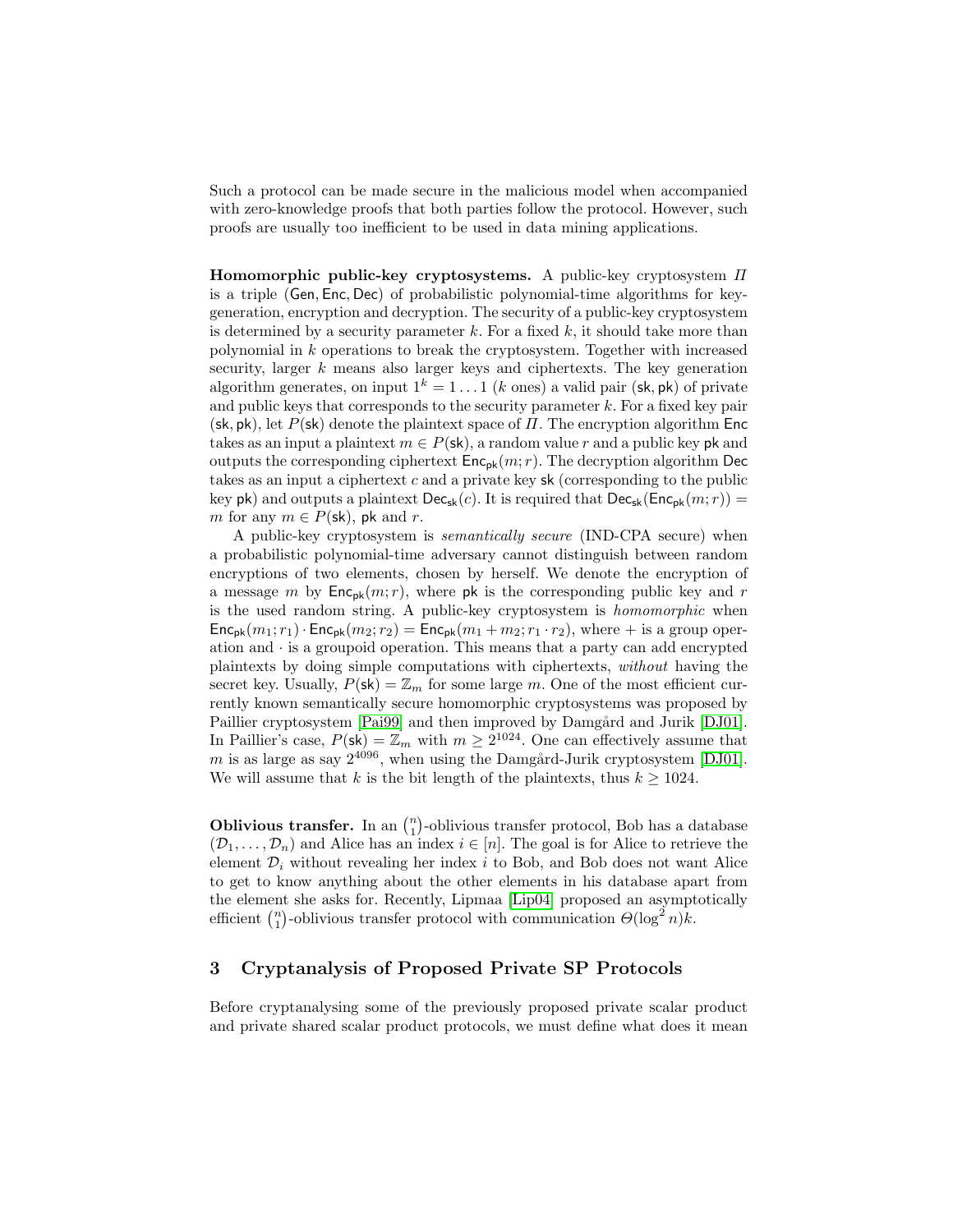to attack one. Next, we will give a somewhat intuitive definition. For simplicity, we will require that all arithmetic is done in  $\mathbb{Z}_m$  for some m.

We call a protocol between Alice and Bob a scalar product (SP) protocol when Bob obtains, on Alice's private input  $\mathbf{x} = (x_1, \dots, x_N) \in \mathbb{Z}_m^N$  and on Bob's private input  $\mathbf{y} = (y_1, \dots, y_N) \in \mathbb{Z}_m^N$ , the scalar product  $\mathbf{x} \cdot \mathbf{y} = \sum_{i=1}^N x_i y_i$ . A protocol is a *shared scalar product (SSP) protocol* when Alice receives a uniformly distributed random value  $s_A \in \mathbb{Z}_m$  and Bob receives a dependent uniformly distributed random value  $s_B \in \mathbb{Z}_m$ , such that  $s_A + s_B \equiv \mathbf{x} \cdot \mathbf{y} \pmod{m}$ . A scalar product protocol is private when after executing the protocol, Bob obtains no more knowledge than  $x \cdot y$  and Alice obtains no new knowledge at all. In particular, Alice gets to know nothing new about Bob's vector and Bob gets to know nothing about Alice's vector that is not implied by x and  $x \cdot y$ . A private shared scalar product protocol is defined analogously.

Recently, several researchers from the data mining community have proposed private SSP and SP protocols [\[DA01b,](#page-14-0)[DA01a](#page-14-1)[,DZ02](#page-14-2)[,VC02\]](#page-15-0), that were primarily meant to be used in the context of privacy-preserving data mining. Most of the proposed solutions try to achieve information-theoretical security—that is, without relying on any computational assumption—by using additive or linear noise to mask the values. In almost all such solutions, one can construct a system of linear equations based on the specification of the protocol, and solve it for the secret values. We will next demonstrate that explicitly in the case of the protocols from [\[DA01a,](#page-14-1)[VC02\]](#page-15-0).

#### 3.1 Vaidya-Clifton Private Scalar Product Protocol

First, we analyse the Vaidya-Clifton private SP protocol [\[VC02\]](#page-15-0), depicted by Protocol [1.](#page-5-0) For the sake of simplicity, we assume that the database size is  $N = \ell n$ , where n is a block size and  $\ell$  is the number of blocks. We represent each Ndimensional vector z either as  $z = (z_1, \ldots, z_N)$  or  $z = (z[1], \ldots, z[\ell])$ , where  $z[i] = (z_{(i-1)n+1}, \ldots, z_{in}).$  We denote the *n*-dimensional vectors  $(1, \ldots, 1)$  and  $(0, \ldots, 0)$  by 1 and 0.

Protocol [1](#page-5-0) is a slight modification of the original Vaidya-Clifton protocol. Namely, in the original protocol all scalars belong to R, while in Protocol [1](#page-5-0) they belong to  $\mathbb{Z}_m$  with  $m > N$ . Our modifications make the protocol more applicable and also more secure for the next reasons. First, as computers can use only limited precision, there will be stability and correctness problems when computing over real numbers. Second, adding random noise r from  $\mathbb R$  to value x from  $\mathbb R$  does not perfectly hide x since it is impossible to choose r uniformly at random from  $\mathbb{R}$ , or even from  $\mathbb{N}$ . Therefore, cryptanalysis of the original Vaidya-Clifton protocol is simpler and attacks against it are more dangerous when we consider their protocol as working in R.

In the following, we explicitly assume that  $m$  is prime. Proposed attacks also work with composite  $m$ , but then one would have to tackle many insubstantial yet technical details. We will also establish some additional notation. First, for any  $\mathcal{I} = \{i_1, \ldots, i_j\} \subseteq [N]$  with  $|\mathcal{I}| = j$ , any vector x and any matrix M, let  $\boldsymbol{x}_{\mathcal{I}} = (x_{i_1}, \ldots, x_{i_j})$  and  $M_{\mathcal{I}}$  denote the sub-matrix of M that consists of the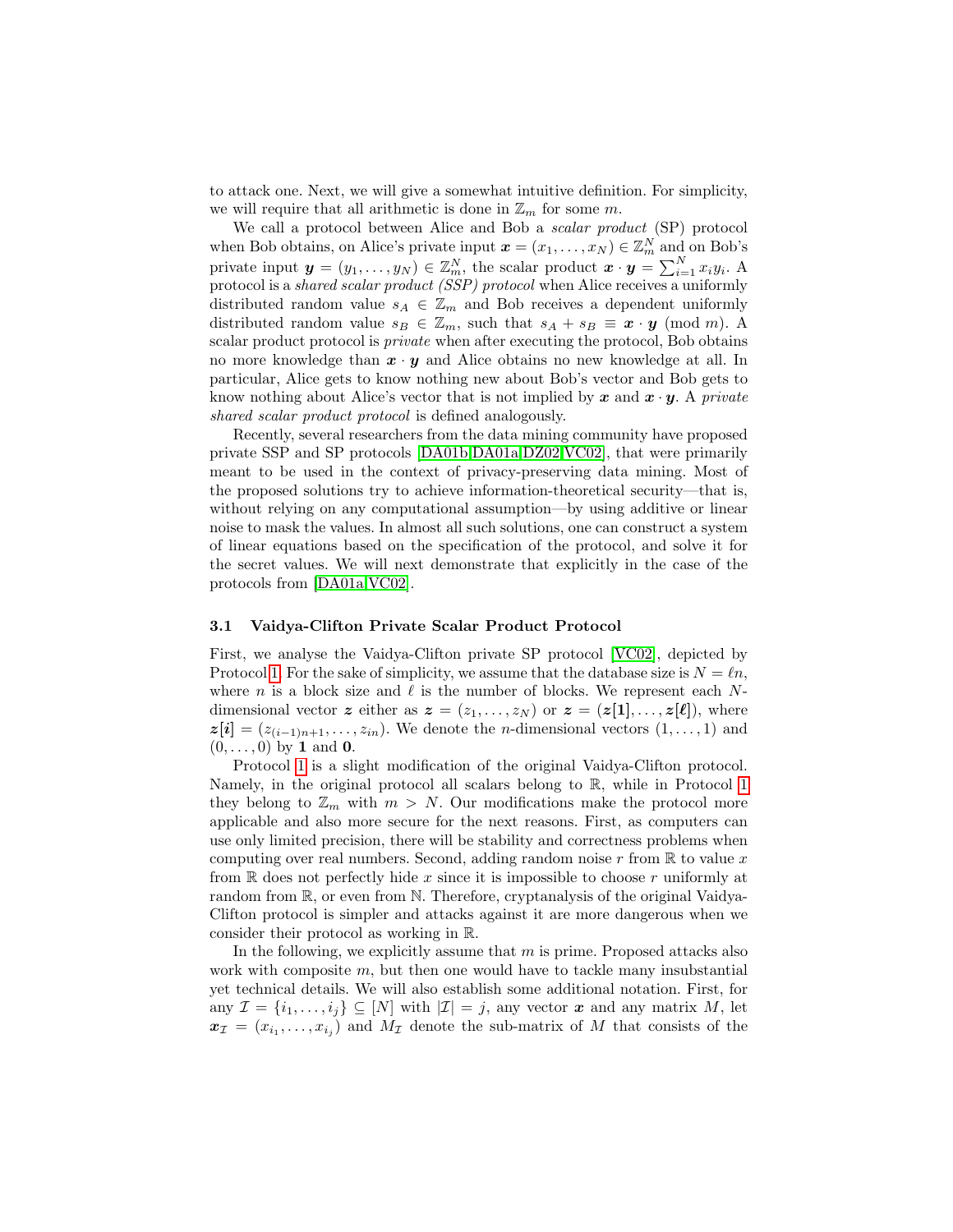<span id="page-5-0"></span>Protocol 1. Vaidya-Clifton private shared scalar product protocol. (All computations are done modulo a public m.) PRIVATE INPUT OF ALICE:  $\boldsymbol{x} \in \{0,1\}^N$ Private input of Bob:  $y \in \{0,1\}^N$ PRIVATE OUTPUT OF BOB: Scalar product  $x \cdot y \mod m$ . 1. Alice and Bob jointly do: Generate a random invertible  $N \times N$  matrix C. 2. Alice does: Generate a random vector  $p \in \mathbb{Z}_m^N$ . Send  $u \leftarrow x + Cp$  to Bob. 3. Bob does: Generate  $\ell$  random values  $s_1, \ldots, s_\ell \in \mathbb{Z}_m$ . Send  $\boldsymbol{v} \leftarrow C^{\mathrm{T}} \boldsymbol{y} + \boldsymbol{r}$ , where  $\boldsymbol{r}[i] \leftarrow s_i \boldsymbol{1}$ , to Alice. 4. Alice does: Set  $t_0 := \boldsymbol{v} \cdot \boldsymbol{p}$ . For  $i \in \{1, ..., \ell\}$ , set  $t_i := \sum_{j=1}^n p[i]_j$ . Send  $(t_0, t_1, \ldots, t_\ell)$  to Bob. 5. Bob does: Return  $\boldsymbol{u} \cdot \boldsymbol{y} - t_0 + \sum_{i=1}^{\ell} s_i t_i$ .

rows  $\mathcal{I} = \{i_1, \ldots, i_j\}$ . Second, C is invertible and known to both Alice and Bob. Therefore, define  $a_i := (C^T)^{-1}e_i \mod m$ , where  $e_i[j] = 1$  if  $i = j$  and  $e_i[j] =$ **0**, otherwise. Define  $\omega := (C^{T})^{-1}v$ . Then  $(C^{T})^{-1}r \equiv (C^{T})^{-1}(s_{1}1, \ldots, s_{\ell}1) \equiv$  $\sum_{i=1}^{\ell} s_i a_i \pmod{m}$ ,  $\boldsymbol{\omega} \equiv \boldsymbol{y} + \sum_{i=1}^{\ell} s_i a_i \pmod{m}$  and  $t_i \equiv \boldsymbol{e_i} \cdot \boldsymbol{p} \equiv \boldsymbol{a_i} \cdot C\boldsymbol{p}$  $\pmod{m}$  for  $i \geq 1$ .

First, we show that if the vector  $y$  has a low support then Alice is guaranteed to learn half coefficients  $y_i$ —and with a high probability the whole vector  $y$  after just executing Protocol [1](#page-5-0) once.

<span id="page-5-1"></span>**Lemma 1.** As previously, let  $\text{supp}(\mathbf{y}) := |\{y : y_i \neq 0\}|$  be the support of **y**. Assume that  $N \geq (2 \text{supp}(\boldsymbol{y}) + 1)\ell$  $N \geq (2 \text{supp}(\boldsymbol{y}) + 1)\ell$  $N \geq (2 \text{supp}(\boldsymbol{y}) + 1)\ell$ . After just executing Protocol 1 once, a semihonest Alice obtains at least half of the coefficients of  $y$ , with probability 1, by solving  $2 \text{ supp}(\mathbf{y}) + 1$  systems of linear equations in  $\ell$  variables.

*Proof.* Let M be the matrix with column vectors  $a_1, \ldots, a_\ell$ . Let  $s = (s_1, \ldots, s_\ell)$ . The attack is based on the observation that the equality  $Ms \equiv \omega - y \pmod{m}$ gives Alice a system of N linear equations in  $\ell$  unknowns  $s_j$ . The values  $v_i$  and vectors  $a_1, \ldots, a_\ell$  are known to Alice; the values  $y_i \in \{0, 1\}$  are unknown. Alice partitions the set [N] iteratively into  $\geq N/\ell$  (non-empty) parts  $\mathcal{I}_k$  as follows: Denote  $\mathcal{J}_k := [N] \setminus \bigcup_{i \leq k} \mathcal{I}_k$ . Alice chooses an  $\mathcal{I}_k \subseteq \mathcal{J}_k$ , such that the matrix  $M_{\mathcal{I}_k}$  has the maximal possible rank with respect to  $\mathcal{J}_k$  and  $\mathcal{I}_k$  is minimal unless the rank of  $M_{\mathcal{J}_k}$  is zero. In particular,  $M_{\mathcal{J}_k} = D_k M_{\mathcal{I}_k}$  for some matrix  $D_k$ . If rank of  $M_{\mathcal{J}_k}$  is zero then Alice chooses a random index from  $\mathcal{J}_k$ . Note that  $M_{\mathcal{J}_k} = D_k M_{\mathcal{I}_k}$  still holds for an appropriate zero matrix  $D_k$ .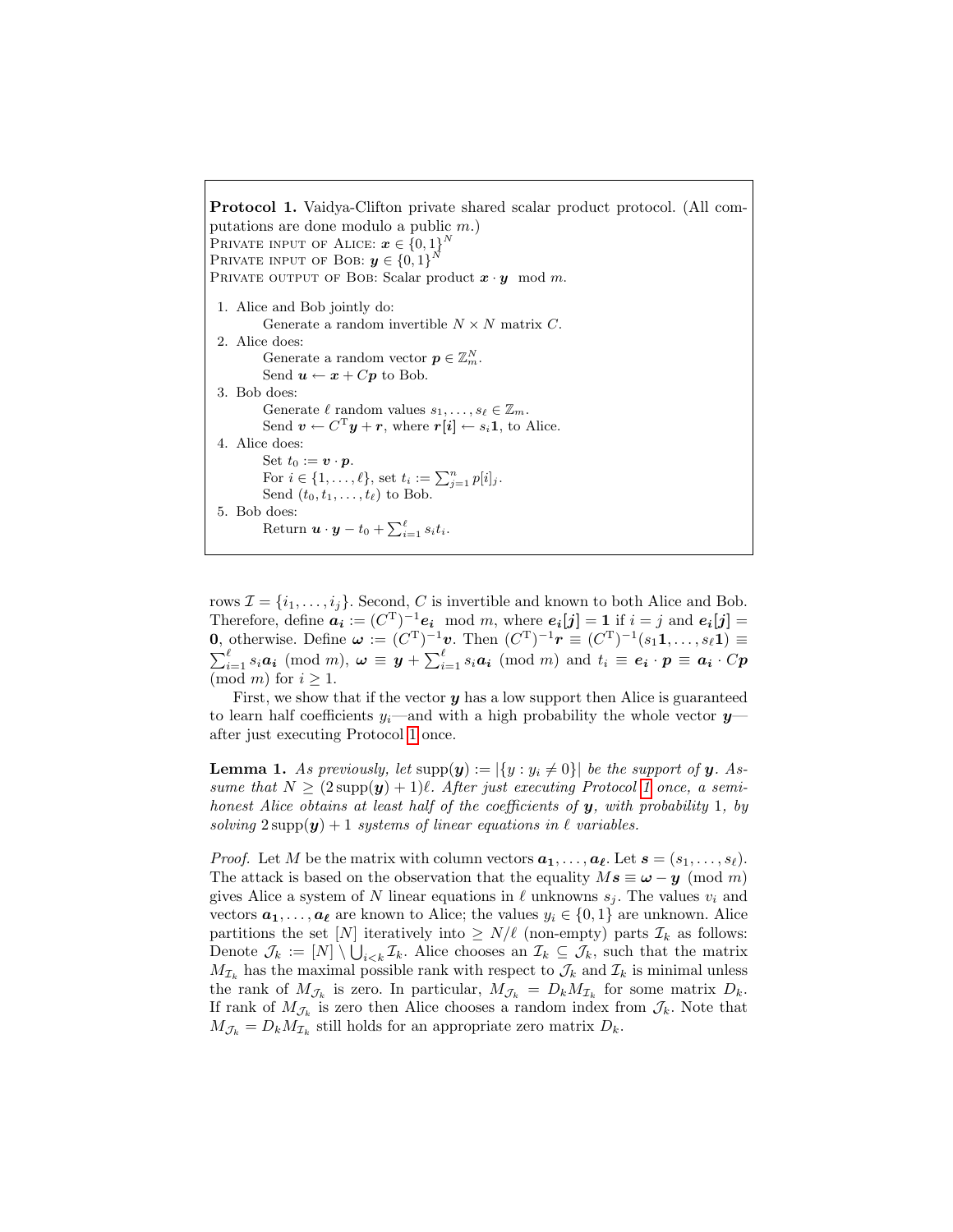Now, there are at least  $N/\ell \geq 2 \text{supp}(\boldsymbol{y})+1$  parts  $\mathcal{I}_k$ . For a majority of indices k (we say that such indices k are "good"),  $y_{\mathcal{I}_k}$  is a zero vector. Therefore, in the majority of the cases, Alice obtains the correct values  $s_{\mathcal{I}_k}$  by solving the equation  $M_{\mathcal{I}_k} s = \omega_{\mathcal{I}_k}$ . Since  $M_{\mathcal{J}_k} s = D_k M_{\mathcal{I}_k} s$ , the value of  $\mathbf{y}_{\mathcal{J}_k}$  is uniquely determined by  $s_{\mathcal{I}_k}$ . Moreover, the smallest "good"  $k = k_0$  satisfies  $k_0 \leq \text{supp}(y) + 1$ . The solution s of  $M_{\mathcal{I}_{k_0}} s = (\omega)_{\mathcal{I}_{k_0}}$  is consistent with the solutions that correspond to other "good"  $\tilde{k}$ 's, that is,  $M_{\mathcal{I}_k} \cdot s_{\mathcal{I}_{k_0}} = \omega_{\mathcal{I}_k}$  for all "good" indices  $k > k_0$ . Therefore, Alice can find all "good" indices  $k$  by majority voting. She also obtains all coordinates of  $y_{\mathcal{J}_{k_0}}$ . . The contract of the contract of the contract of the contract of the contract of the contract of the contract of the contract of the contract of the contract of the contract of the contract of the contract of the contract

If  $|\mathcal{I}_{k_0}| = \ell$  then all coordinates of  $y$  are revealed, otherwise coefficients are revealed for all sets  $|\mathcal{I}_k| \leq |\mathcal{I}_{k_0}|$ , as any solution to  $M_{\mathcal{I}_{k_0}} s = \omega_{\mathcal{I}_{k_0}}$  uniquely determines  $y_{\mathcal{J}_{k_0}} = \omega_{\mathcal{J}_{k_0}} - D_{k_0} \omega_{\mathcal{I}_{k_0}}$ . The next result shows that  $y$  is revealed almost certainly.

<span id="page-6-0"></span>**Lemma 2.** Let  $\mathcal{I}_k$  be defined as in the proof of the previous lemma. Then  $Pr [|\mathcal{I}_k| = |\mathcal{I}_{k+1}|] = \prod_{i=0}^{d-1} (1 - m^{-|\mathcal{J}_k|+i}).$  Thus, the probability that all coefficients are revealed is approximately  $(1 - m^{-N/2})^{\text{supp}(\bm{y})\ell} \approx 1 - \text{supp}(\bm{y})\ell m^{-N/2}.$ 

*Proof.* Consider all possible vector assignments of  $a_1, \ldots, a_\ell$  that are consistent with the choice of  $\mathcal{I}_1, \ldots, \mathcal{I}_k$ ; that is, such assignments, for which  $M_{\mathcal{J}_k} = D'_k M_{\mathcal{I}_k}$ for some  $D'_k$ . The latter is equivalent to the assumption that rows of  $M_{\mathcal{J}_k}$ are randomly sampled from a vector space of dimension  $|\mathcal{I}_k|$ . By a standard result [\[vLW92,](#page-15-3) p. 303], the probability that  $rank(M_{\mathcal{J}_k}) = |\mathcal{I}_k|$  is equal to  $\prod_{i=0}^{|\mathcal{I}_k|-1}(1-m^{-|\mathcal{J}_k|+i}).$  Hence, the first claim is proven. Now, y is completely determined if  $|\mathcal{I}_{\text{supp}(\boldsymbol{y})+1}| = \ell$ . As  $|\mathcal{I}_1| = \ell$  by the protocol construction and for  $k < \text{supp}(\boldsymbol{y}), |\mathcal{J}_{\text{supp}(\boldsymbol{y})}| > N/2$ , the second claim follows from a straightforward calculation.  $\Box$ 

If we give more power to Alice, she will be able to do much better. Assume that Protocol [1](#page-5-0) is run twice with the same input vector  $y$ ; let  $a_1, \ldots, a_{\ell}$  and  $a'_1, \ldots, a'_\ell$  be vectors, computed from the random matrices C and C' as previously. Then,  $\omega - \omega' = \sum_{i=1}^{\ell} s_i a_i - \sum_{i=1}^{\ell} s'_i a'_i$ . With high probability, this determines s and s' uniquely. To avoid similar attacks, Bob must never run Pro-tocol [1](#page-5-0) twice with the same input  $\boldsymbol{\eta}$  but different matrices C. The next lemma shows that also Alice must never run Protocol [1](#page-5-0) twice with the same input  $x$ but different matrices C.

**Lemma 3.** If Protocol [1](#page-5-0) is re-executed  $k > N/\ell$  times with the same x, Bob *obtains*  $x$  with probability higher than  $\prod_{i=0}^{N-1} (1 - m^{-k\ell+i}).$ 

*Proof.* Each execution of Protocol [1](#page-5-0) provides  $\ell$  linear equations  $a_i \cdot u = a_i \cdot x +$  $a_i \cdot Cp = a_i \cdot x + t_i$  for  $i \in \{1, ..., \ell\}$ . As  $a_1, ..., a_\ell$  are chosen randomly, similar argumentation as in Lemma [2](#page-6-0) gives the probability estimate.  $\Box$ 

Finally, we get another efficient attack when we consider itemsets with almost the same support. For example, assume that Alice knows that  $\text{supp}(\bm{y} - \bm{y}')$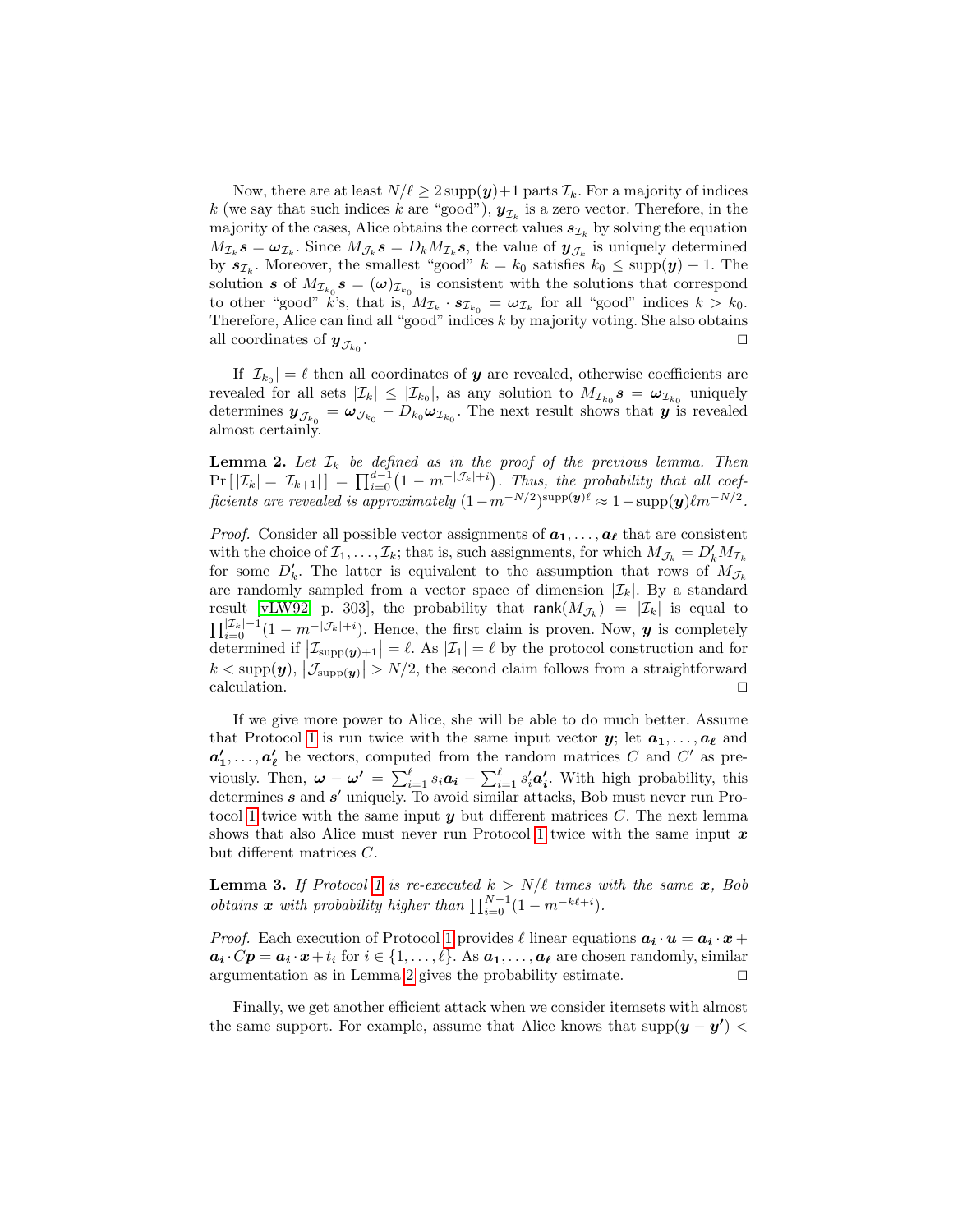$N/(4\ell) - 1/2$ . Then, by using Lemma [1,](#page-5-1) Alice can determine s and s' from the equation  $\boldsymbol{\omega} - \boldsymbol{\omega'} = \boldsymbol{y} - \boldsymbol{y'} + \sum_{i=1}^{\ell} s_i \boldsymbol{a_i} - \sum_{i=1}^{\ell} s_i' \boldsymbol{a_i'}$ ; therefore, she obtains  $\boldsymbol{y}$  and  $\boldsymbol{y'}$ . This attack works with any choice of C. The condition supp $(\mathbf{y} - \mathbf{y}') \ll N$  is not so rare in the context of frequent itemset mining. Moreover, several optimisations of Apriori are devised to exploit such shortcuts. To analyse the applicability of low support attacks, we need additional notations. Let  $\text{supp}(I)$  denote the support of the itemset I and  $y_I$  the corresponding vector, i.e.  $y_{I,k} = 1$  iff the kth row contains items I. We say that I is a closed frequent itemset, iff  $\text{supp}(I)$  is over frequency threshold and for any proper superset  $J \supsetneq I$ , supp $(I) > \text{supp}(J)$ . Now, if the frequent itemset  $I$  is not closed, then the APRIORI algorithm discovers  $J \supset I$  such that supp $(y_I - y_J) = 0$  and Alice can apply the attack. The ratio  $\rho$  between frequent and frequent closed sets describes the average number of vectors revealed by a single closed set. Empirical results [\[PHM00\]](#page-15-4) on standard data mining benchmarks indicate that  $\rho$  can range from 2 to 100 depending on the frequency threshold, when the database contains some highly correlated items.

The analysis can be extended further by using notion of frequent  $\delta$ -free sets. A itemset I is δ-free if and only if for any proper subset J of I, supp $(y_J - y_I) > \delta$ . In other words, an itemset I is not  $\delta$ -free if and only if there is  $J \subsetneq I$  with supp $(y_J - y_I) \leq \delta$ . Again, empirical results [\[BBR03](#page-14-7), BB00] on standard data mining benchmarks show that the number of frequent  $\delta$ -free sets with  $\delta \in [0, 20]$ is several magnitudes smaller than the number of frequent sets, when database contain highly correlated items. To conclude, low support differences are quite common for many practical data sets and thus the Vaidya-Clifton scalar product protocol is insecure for frequent itemset mining.

Remark on [\[VC02,](#page-15-0) Section 5.2]. In [\[VC02,](#page-15-0) Section 5.2], Vaidya and Clifton note that the fact that  $x_i$  and  $y_i$  belong to  $\{0,1\}$  can create a disclosure risk. They propose two solutions. The first consists of "cleverly" selecting the matrix C so that it is not evident which of the values of  $x_i$  and  $y_i$  are [1](#page-5-1)'s. Lemma 1 states that such a "clever" choice is impossible in general since at least a half of  $y$ 's coordinates is revealed for every matrix C. Besides, the solution is not fully spelled out and no security proofs are given. Another solution from [\[VC02,](#page-15-0) Section 5.2] is said to increase the security of Bob but decrease the security of Alice, but again, no security proofs are given. Thus, it is difficult to estimate the exact security of the proposed solutions. It seems that neither of these mentioned solutions is secure against our attacks.

Communication and computation of Vaidya-Clifton protocol. Alice and Bob must both know C, thus the communication of the Vaidya-Clifton protocol is approximately  $N^2 \log m$  bits. In the version of the scalar product protocol where no privacy is guaranteed, Alice just sends her vector  $(N \text{ bits})$  to Bob, who returns the scalar product ( $\lceil \log_2 N \rceil$  bits). Define the communication overhead of a private scalar protocol P to be equal to  $C(P)/N$ , where  $C(P)$  is the number of bits communicated in the protocol P. Thus, the communication overhead of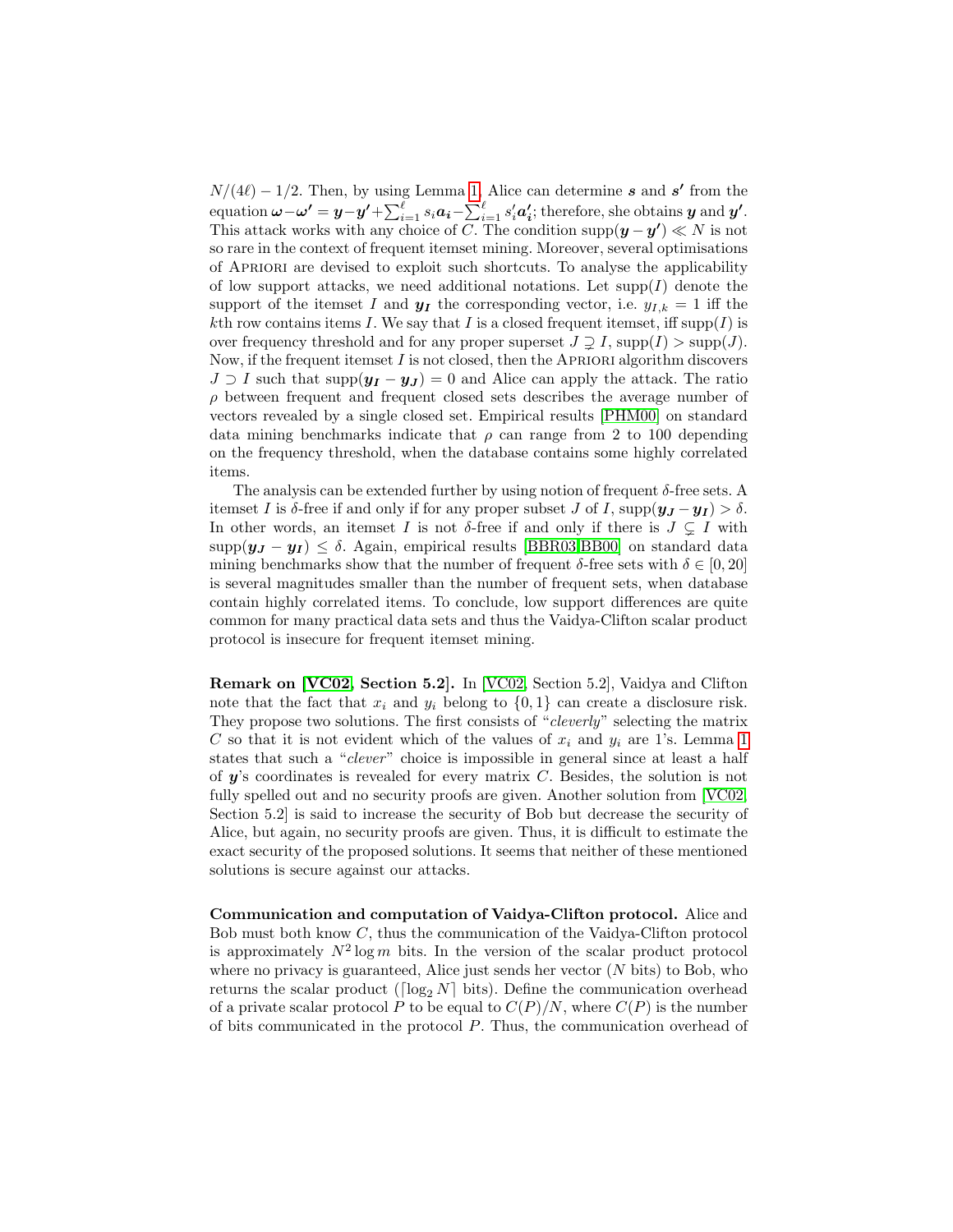<span id="page-8-0"></span>**Protocol 2.** Du-Atallah private SSP protocol. Here,  $m > N$  is a public modulus PRIVATE INPUTS: Vectors  $\boldsymbol{x} \in \{0,1\}^N$  and  $\boldsymbol{y} \in \{0,1\}^N$ . PRIVATE OUTPUTS: Shares  $s_A + s_B \equiv x \cdot y \mod m$ .

1. Alice does: Generate random  $v_1, \ldots, v_{d-1} \leftarrow \mathbb{Z}_m^N$ . Set  $v_d := x - \sum_{i=1}^{d-1} v_i$  and  $s_A := 0$ . 2. For  $i = 1$  to d do (a) Alice does: Generate random  $\ell_i \in \{1, \ldots, p\}.$ Set  $h_{i\ell_i} := v_i$ . For  $j \in \{1, \ldots, \ell_i - 1, \ell_i + 1, \ldots, p\}$ : Generate random  $\mathbf{h_{ij}} \in \mathbb{Z}_{m}^n$ . Send  $(h_{i1}, \ldots, h_{ip})$  to Bob. (b) Bob does: Generate random  $r_i \in \mathbb{Z}_m$ . For  $j \in \{1, \ldots, p\}$ : Set  $z_{ij} := h_{ij} \cdot y + r_i$ . (c) Alice does: Use  $\binom{p}{1}$ -oblivious transfer to retrieve  $z_{i\ell_i}$  from  $(z_{i1}, \ldots, z_{ip})$ . Set  $s_A := s_A + z_{i\ell_i}$ . 3. Alice outputs  $s_A$ , Bob outputs  $s_B = -\sum_{i=1}^d r_i$ .

the Vaidya-Clifton private SP protocol is  $Nm$ . Computation is dominated by  $\Theta(N^2)$  multiplications and additions in  $\mathbb{Z}_m$ . The new scalar product protocol, that we will propose in this paper, is both more secure and more efficient.

#### 3.2 Du-Atallah Private Scalar Product Protocol

Du and Atallah proposed another private SSP protocol [\[DA01a\]](#page-14-1), depicted by Protocol [2.](#page-8-0) We show that also this protocol cannot handle binary vectors with low support.

Since Protocol [2](#page-8-0) chooses the values  $r_i$  randomly,  $s_A$  is a random value and therefore Alice does not learn anything about  $y$ . To learn  $x$ , Bob must guess correctly the values  $\ell_i$  for all i. Since the probability of a random guess is  $p^{-d}$ , Du and Atallah argue that this protocol is secure when  $p^d > 2^{80}$ . Bob can do much better, however.

<span id="page-8-1"></span>**Lemma 4.** Assume  $N \geq (2 \text{ supp}(\boldsymbol{x}) + 1)pd$ . Then, with probability 1, Bob finds at least  $N/2$  coordinates of x by solving supp $(x) + 1$  systems of linear equations, each having dimension pd–1. With high probability  $\approx (1-m^{-N/2})^{\text{supp}(\boldsymbol{x}) (pd-1)} \approx$  $1-\text{supp}(\boldsymbol{x})(pd-1)m^{-N/2}$ , Bob obtains the whole vector  $\boldsymbol{x}$ .

*Proof.* Bob knows that  $\sum_{i=1}^{d} h_{ij} = x$  for some values  $j_i$ . Equivalently,

$$
\sum_{i=1}^d \sum_{j=1}^p c_{ij} \mathbf{h}_{ij} = \boldsymbol{x} ,
$$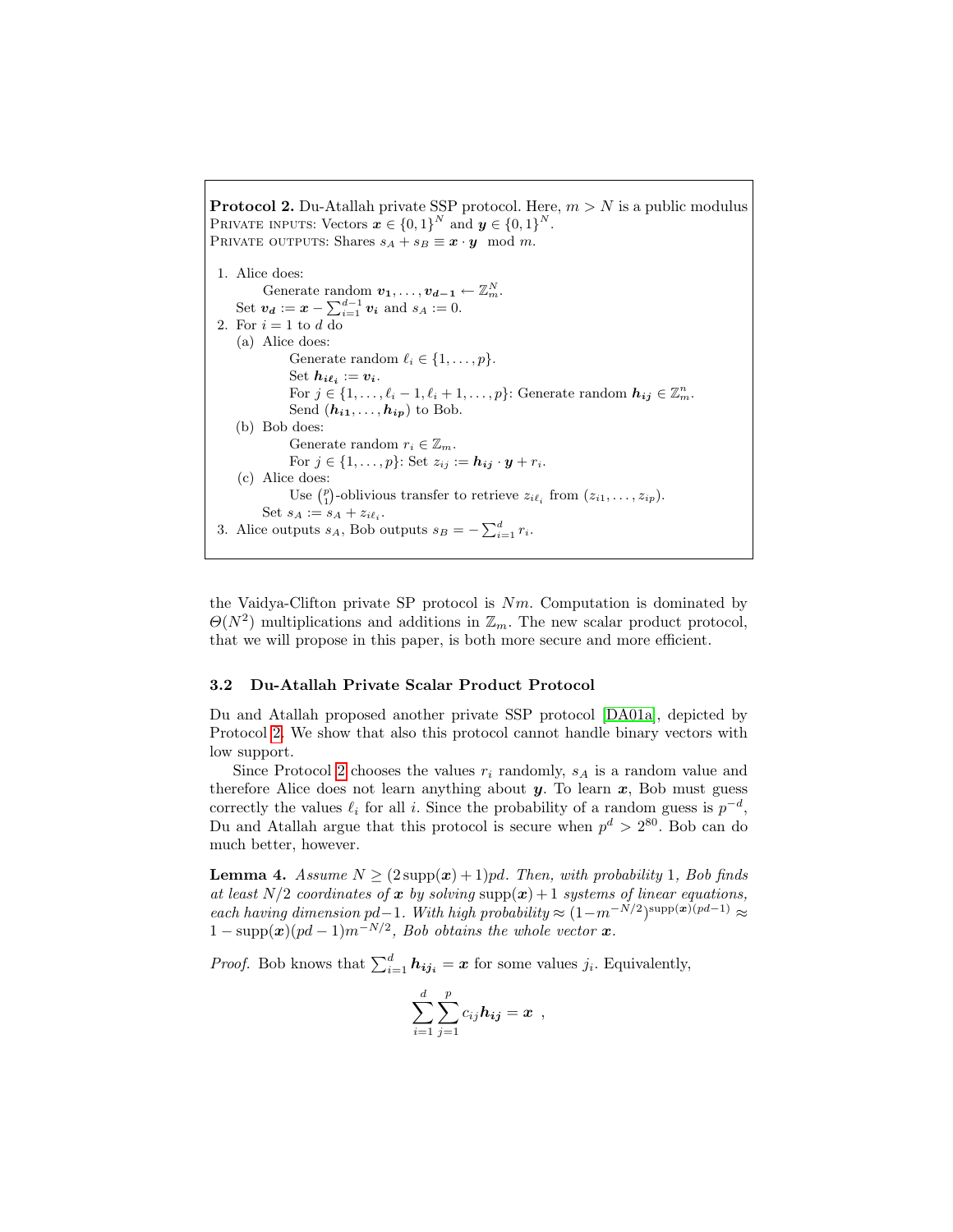where  $c_{ij} = 1$  if  $j = j_i$  and  $c_{ij} = 0$ , otherwise. Exactly as Alice did in the proof of Lemma [1,](#page-5-1) Bob iteratively partitions  $[N]$  into subsets  $\mathcal{I}_k$  with maximal possible rank. Hence, a solution to  $\sum_{i,j} c_{ij} (h_{ij})_{\mathcal{I}_{k_0}} = 0$  uniquely determines  $x_{\mathcal{I}_k} = \sum_{i,j} c_{ij} (\mathbf{h_{ij}})_{\mathcal{I}_k}$  for  $k > k_0$ . On the other hand, Bob creates at least  $2\supp(\mathbf{x})+1$  partitions  $\mathcal{I}_k$ . Thus, there exists a  $k \leq \supp(\mathbf{x})+1$ , such that  $x_{\mathcal{I}_k} = 0$ . As in the proof of Lemma [1,](#page-5-1) we can determine the first "good"  $k_0 \leq$  $supp(x) + 1$  by using majority voting.

To reduce the amount of computations, Bob can ignore all sets  $|\mathcal{I}_k| = pd$ . For any "good" k,  $|\mathcal{I}_k| \leq pd - 1$ , as  $\boldsymbol{x}_{\mathcal{I}_k} = \boldsymbol{0}$  and the homogeneous system  $\sum_{i,j} c_{ij} (\mathbf{h}_{ij})_{\mathcal{I}_k} = \mathbf{0}$  has a nontrivial solution.

The proof of the second claim is similar to the proof of Lemma [2,](#page-6-0) since it is sufficient that  $pd-1$  random vectors are linearly independent, and  $|{\mathcal{I}}_1| \geq pd-1$ by construction.  $\Box$ 

This protocol has another serious weakness, since with high probability slightly more than pd coordinates of x allow to determine correct  $c_{ij}$  and thus also reveal other coordinates. Therefore, a leakage of pd database entries, can reveal the whole vector (database) and thus pd must be large, say more than 200. On the other hand, this protocol is very inefficient when  $pd$  is large.

Communication and computation complexity. Assume  $p^d > 2^{80}$ . Then the communication of the Du-Atallah private SSP protocol is  $dpN + dt_p$ , where  $t_p$  is the communication complexity of the  $\binom{p}{1}$ -oblivious transfer protocol. This is minimal when d is maximised, i.e., when  $p = 2$ . Taking the efficient  $\binom{p}{1}$ -oblivious transfer protocol from [\[AIR01\]](#page-13-2), one has  $t_2 = 3k$ , where  $k \approx 1024$  is the security parameter. Then the communication is  $2dN + 3dk$  bits for  $d \geq 80$  and  $k \geq$ 1024. Taking  $d = 80$  and  $k = 1024$ , we get communication  $160N + 245760$  bits. However, Lemma [4](#page-8-1) indicates that for the security of the Du-Atallah protocol, one should pick p and d such that pd is quite large. For example, picking  $p = 2^{11}$  and  $d = 8$  might result in an acceptable security level, but then the communication of the protocol will be  $2^{14} \cdot N + dt_p$  bits.

# <span id="page-9-0"></span>4 Cryptographic Private SSP Protocol

In this section we describe a private SSP protocol (Protocol [3\)](#page-10-0) that is based on homomorphic encryption. Note that a private SP protocol can be obtained from it by defining  $s_B \leftarrow 0$ .

**Theorem 1.** Assume that  $\Pi = (\mathsf{Gen}, \mathsf{Enc}, \mathsf{Dec})$  is a semantically secure homomorphic public-key cryptosystem with  $P(\mathsf{sk}) = \mathbb{Z}_m$  for some large m. Set  $\mu := |\sqrt{m/N}|$ . Protocol [3](#page-10-0) is a secure SSP protocol in the semi-honest model, assuming that  $x, y \in \mathbb{Z}_{\mu}^N$ . Alice's privacy is guaranteed when Bob is a probabilistic polynomial-time machine. Bob's privacy is information-theoretical.

Proof. Clearly, the protocol is correct if the participants are honest. Since the cryptosystem is semantically secure, Bob only sees  $N$  random ciphertexts, for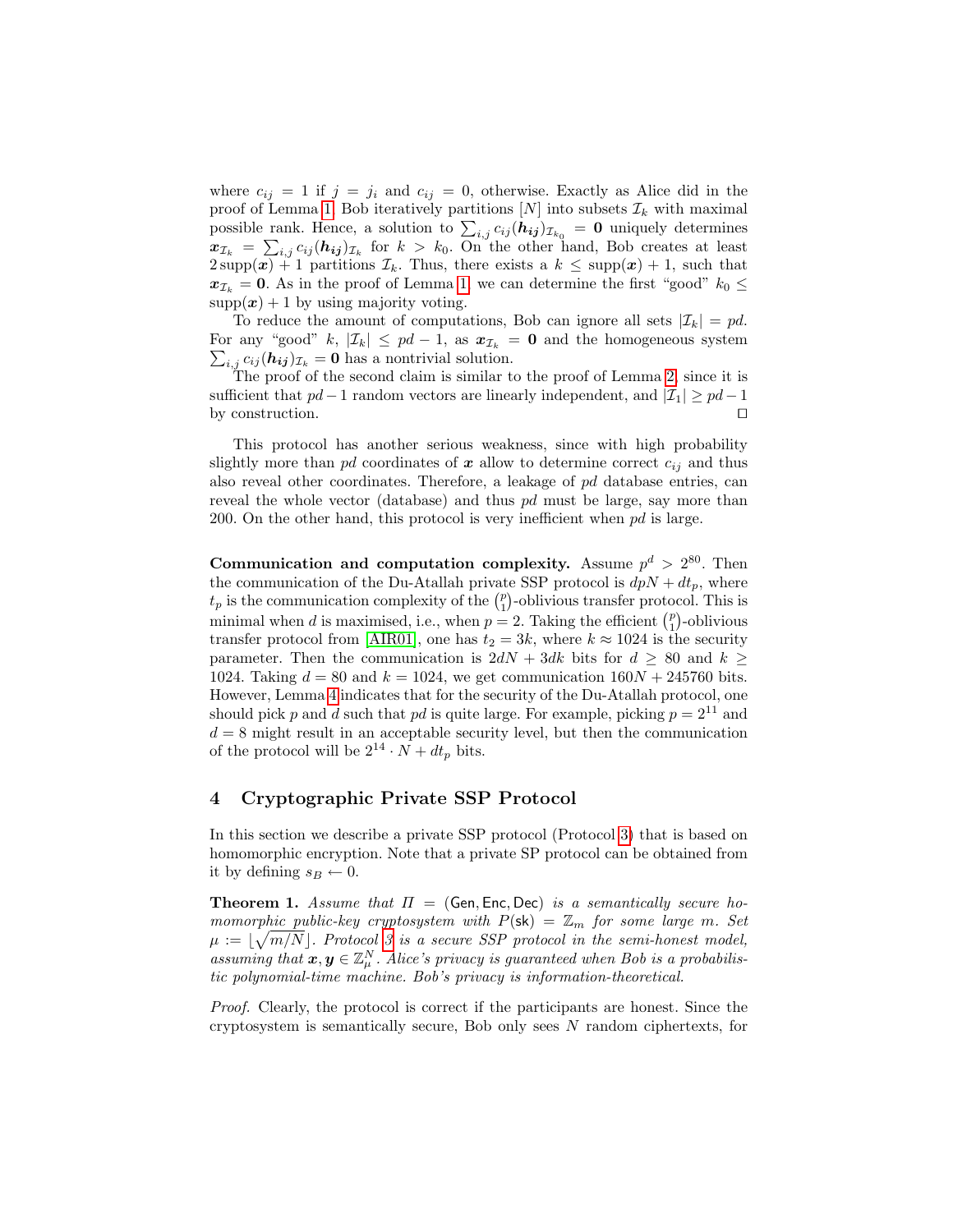<span id="page-10-0"></span>Protocol 3. Private homomorphic SSP protocol PRIVATE INPUTS: Private vectors  $\boldsymbol{x}, \boldsymbol{y} \in \mathbb{Z}_{\mu}^N$ . PRIVATE OUTPUTS: Shares  $s_A + s_B \equiv x \cdot y \mod m$ 1. Setup phase. Alice does: Generate a private and public key pair (sk, pk). Send pk to Bob. 2. Alice does for  $i \in \{1, \ldots, N\}$ : Generate a random new string  $r_i$ . Send  $c_i = \mathsf{Enc}_{\mathsf{pk}}(x_i; r_i)$  to Bob. 3. Bob does: Set  $w \leftarrow \prod_{i=1}^N c_i^{y_i}$ . Generate a random plaintext  $s_B$  and a random nonce  $r'$ . Send  $w' = w \cdot \mathsf{Enc}_{pk}(-s_B; r')$  to Alice. 4. Alice does: Compute  $s_A = \mathsf{Dec}_{\mathsf{sk}}(w') = x \cdot y - s_B$ .

which he cannot guess the plaintexts. In particular, this holds even when Bob has given two candidate vectors  $x_1$  and  $x_2$  to Alice and Alice has randomly chosen one of them,  $x := x_b$ . Even after a polynomial number of protocol executions with Alice's input, Bob will gain only an insignificant amount of information about  $x_b$  that will not help him in guessing the value of b. (This roughly corresponds to the standard notion of semantic security.) On the other hand, Alice only sees a random encryption of  $s_A = x \cdot y - s_B$ , where  $s_B$  is random. But Alice has the key anyways, so she can decrypt this message. Thus, Alice obtains no information at all.  $\Box$ 

(Note that if  $m > 2^{1024}$  and  $N \approx 2^{16}$  then  $\mu \ge 2^{504}$ .) In Appendix [A,](#page-15-5) we describe an extension of this protocol to more than two parties.

Practical considerations. Note that when Alice and Bob need to execute this protocol several times, they can reuse public and private keys and thus the setup phase can be executed only once. Public key cryptography is computationally demanding. To estimate the computational cost of the new scalar product protocol, we must count encryptions, decryptions and multiplications of ciphertexts. Bob must perform N exponentiations and 1 encryption. Alice has to perform N encryptions and 1 decryption.

In the specifically interesting case when  $x_i, y_i \in \{0, 1\}$  (e.g., when x and y correspond to characteristic functions of two sets X and Y; then  $\mathbf{x} \cdot \mathbf{y} = |X \cap Y|$ , this protocol can be further optimised. Namely, Alice can pre-compute and then store a large table of random encryptions of 0's and 1's. Then every "encryption" just corresponds of fetching a new element from the correct table; this can be done very quickly. Bob has to perform 1 encryption and  $\text{supp}(\boldsymbol{y})$  multiplications, since the exponents  $y_i$  are all Boolean. (When  $y_i = 0$  then  $c_i^{y_i} = 1$  and otherwise  $c_i^{y_i} = c_i.$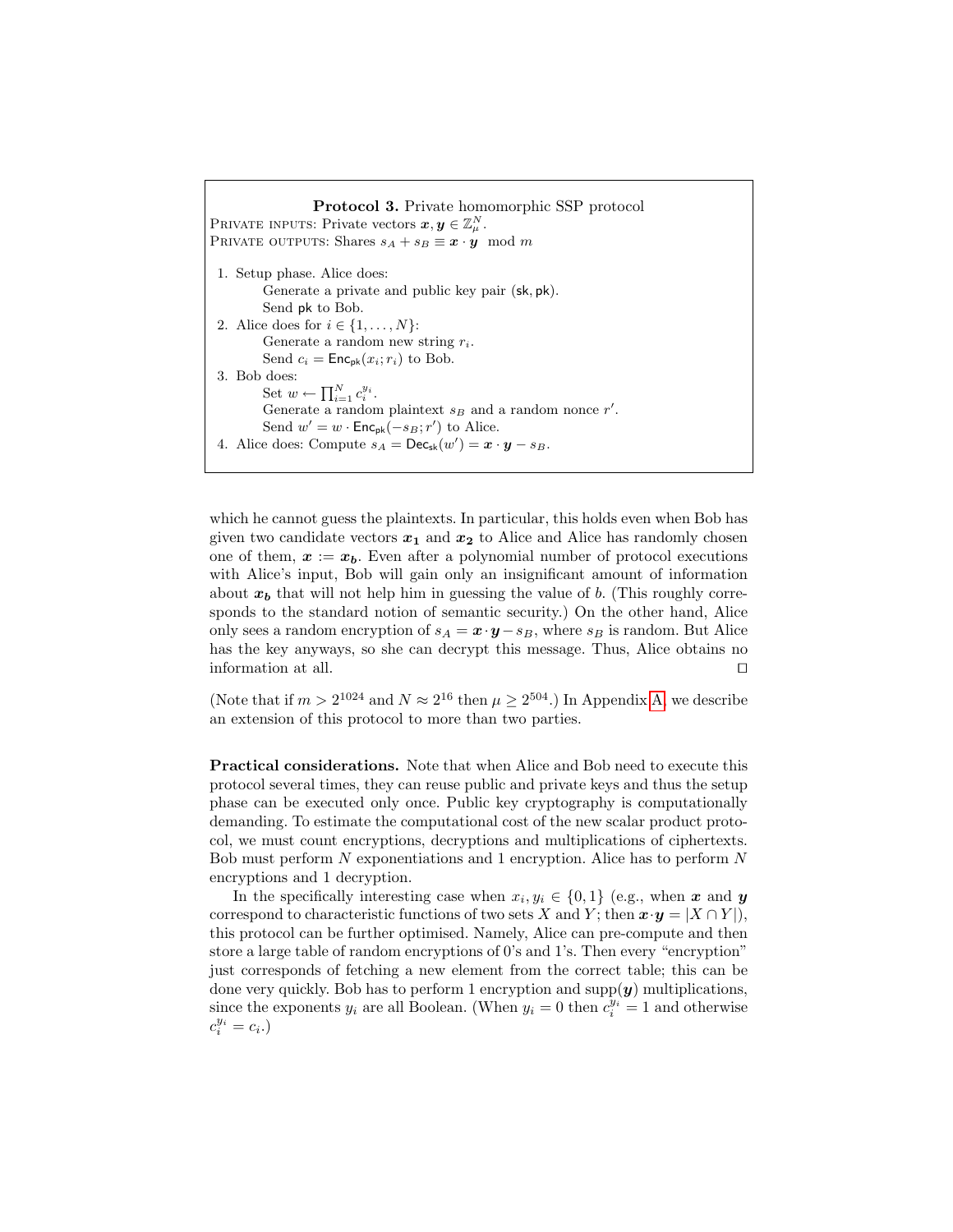The current hardware allows to do approximately  $10^5$  multiplications per seconds and thus the computational complexity of both Alice and Bob is tolerable. A similar analysis applies for Protocol [4.](#page-16-0) Here, Alice and Bob must pre-compute N encryptions. Hence, we can conclude that the computational complexity is not a serious downside of the proposed protocols. Similar, although not as efficient, optimisation tricks can also be used to speed up Protocol [3](#page-10-0) when  $x$  and  $y$  are not binary.

Estimated communication complexity. The only serious drawback of the new protocols is the communication overhead: since Alice sends N ciphertexts  $c_i$ , the overhead is  $k'/\mu$ , where  $k'$  is just the size of each ciphertext in bits. When using any of the currently known most efficient semantically secure homomorphic cryptosystems (e.g., the one from [\[Pai99\]](#page-15-2)),  $k' \approx 2048$ . For  $x, y \in \mathbb{Z}_{m'}$  with very small  $m'$ —say,  $m' \leq 13$ , this compares non-favourably with the overhead of the (insecure) Du-Atallah protocol which has the overhead of approximately 160 times with  $d = 80$  and  $k = 1024$ . For a large m', the described protocol is already more communication-efficient than the Du-Atallah protocol.

Comparison with Freedman-Nissim-Pinkas protocol. Recently, Freedman, Nissim and Pinkas proposed a related cryptographically secure protocol for computing the set intersection cardinality [\[FNP04\]](#page-14-8), a task that is equivalent to privately computing the scalar product of two binary vectors. In the non-shared case, the Freedman-Nissim-Pinkas protocol is more efficient than the new one, but then the participants also learn the values supp $(x)$  and supp $(y)$ . However, recall that in the data mining applications it is preferable that both parties will get only shares  $s_A + s_B = \mathbf{x} \cdot \mathbf{y} \mod m$  of the scalar product, otherwise frequency of some infrequent sets is revealed. Moreover, sometimes only a list of frequent sets without frequencies is required.

Freedman, Nissim and Pinkas proposed also a solution for shared version, but their protocol requires a secure circuit evaluation. Briefly, secure evaluation means that first Alice and Bob obtain  $supp(x)$  different shares

$$
s_i + t_i = \begin{cases} 0, \text{ if } x_i = 1, y_i = 1 \\ r_i, \text{ if } x_i = 1, y_i = 0 \end{cases} \mod m
$$

where  $r_i \in \mathbb{Z}_m$  is a random value and m is (say) a 1024-bit number. To securely compute  $x \cdot y$  by secure circuit evaluation, one therefore needs to execute oblivious transfer for each  $1024 \cdot \text{supp}(\boldsymbol{x})$  input bit pairs  $(s_i, t_i)$ . Since a  $\binom{2}{1}$ -oblivious transfer protocol requires sending at least three encryptions, the communication overhead of the Freedman-Nissim-Pinkas protocol is lower than the communica-tion overhead of Protocol [3](#page-10-0) only if  $\text{supp}(\boldsymbol{x}) \leq N/(3 \cdot 1024)$ , i.e., if the candidate set is very infrequent.

Reducing communication overhead. We shall now discuss how to reduce the overhead if it is known that  $x$  and  $y$  are Boolean. Again, similar optimisation techniques can be used when  $x, y \in \mathbb{Z}_{\mu'}$  for some  $2 < \mu' \ll \mu$ . In the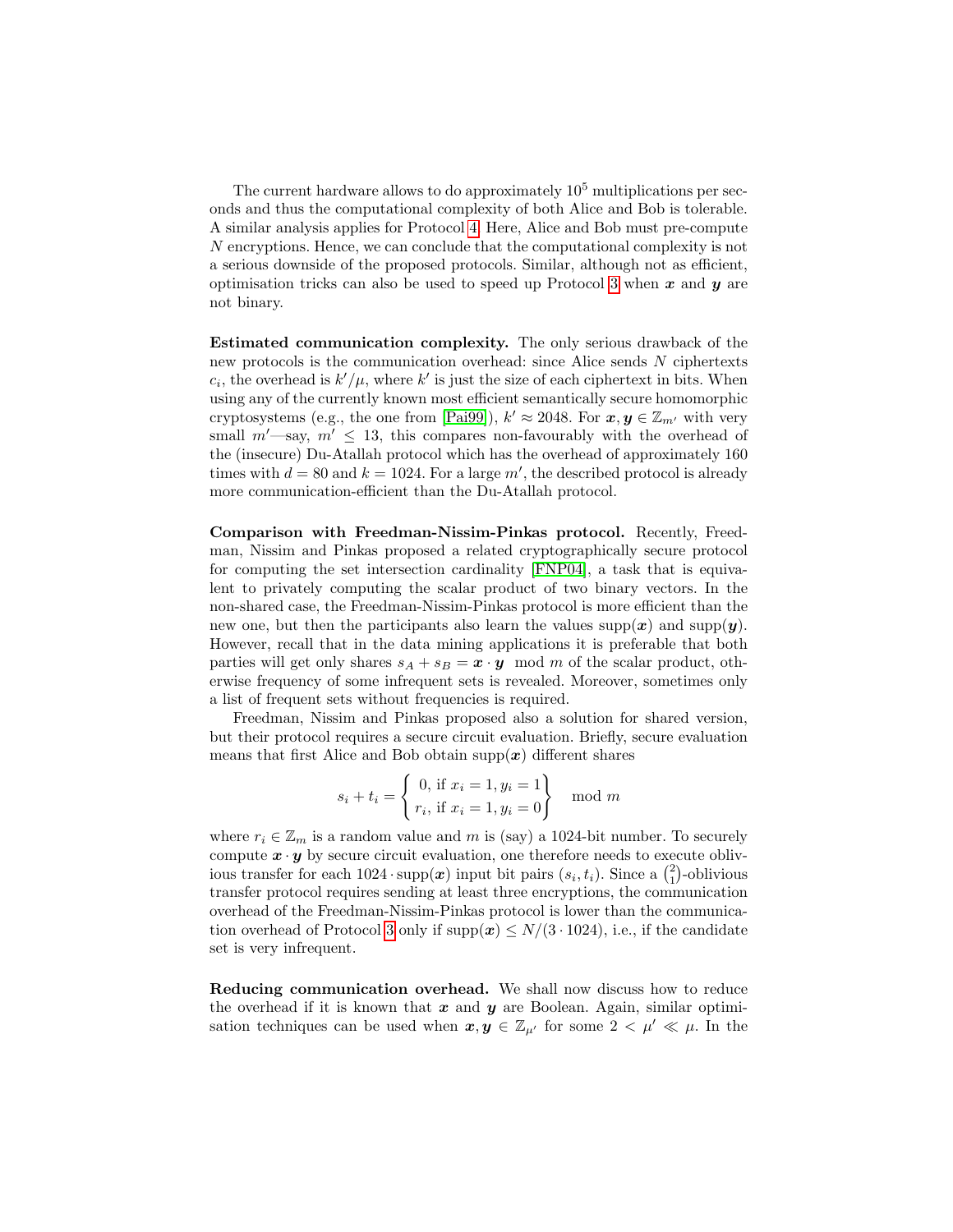following we assume that the plaintext space of the cryptosystem  $\Pi$  is a residue ring  $\mathbb{Z}_m$  such that  $\log m \geq 1024$ . This is the case for all widely known homomorphic cryptosystems. When we assume that  $x_i, y_i \in \{0, 1\}$ , every ciphertext  $c_i$  in Protocol [3](#page-10-0) only transfers a single bit  $x_i$ , which results in communication overhead.

The next technique for packing several bits into one plaintext is fairly standard in cryptography (it has been used at least in the context of electronic voting [\[CGS97,](#page-14-9)[DJ01\]](#page-14-5), electronic auctions [\[LAN02\]](#page-14-10) and oblivious transfer [\[Lip04\]](#page-14-6)). To pack  $k$  entries into a single message—recall that the plaintext length is  $k$ bits—, we fix a radix  $B > N$ , such that  $B^k < m$ , and work implicitly with Bary numbers. Let  $[v_k, \ldots, v_2, v_1] = v_1 + v_2B + \cdots + v_kB^{k-1}$ . Our method works only in the case when Alice and Bob do batch computation of scalar products, more precisely, when Alice and Bob need to compute  $x_i \cdot y$  for several vectors  $x_i, i \in \{1, \ldots, k\}$ , owned by Alice. (This is exactly what happens in the context of frequent itemset mining.)

The new batch scalar product protocol looks exactly like Protocol [3,](#page-10-0) except that Alice computes  $c_i$  as

$$
c_i = \text{Enc}_{\text{pk}}([x_{ki}, \dots, x_{2i}, x_{1i}]; r_i)
$$
  
= Enc\_{\text{pk}}(1; 0)^{x\_{1i}} Enc\_{\text{pk}}(B; 0)^{x\_{2i}} \cdot \dots \cdot Enc\_{\text{pk}}(B^{k-1}; 0)^{x\_{ik}} Enc\_{\text{pk}}(0; r\_i) .

It takes at most  $k$  multiplications to compute  $c_i$ . Again, the encryptions  $\mathsf{Enc}_{\mathsf{pk}}(B^j; 0)$  can be computed in the setup phase. Hence, during the first step, Alice's computation is N encryptions and  $O(kN)$  multiplications.

At the second step of the protocol, Bob computes

$$
w = \prod_{i=1}^{N} \text{Enc}_{\text{pk}}(y_i[x_{ki}, \dots, x_{2i}, x_{1i}]; r_i) \text{Enc}_{\text{pk}}(-s_B, r')
$$
  
= Enc\_{\text{pk}}([x\_k \cdot y, \dots, x\_1 \cdot y] - s\_B; r'').

Hence, if Bob reveals  $s_B$ , Alice can restore all scalar products  $x_j \cdot y$ . Sometimes it is also needed that Alice be able only to compute  $x_j \cdot y$  for  $j \in I$ , where I is a proper subset of  $\{1, \ldots, k\}$ . One can do this efficiently by using standard cryptographic techniques.

Therefore, when using the Paillier cryptosystem, the resulting protocol for privately computing the scalar product of two binary vectors has almost optimal communication overhead of  $\lceil \log N \rceil$  times. (When using the Damgård-Jurik cryptosystem, the communication overhead might even be smaller.) This should be compared to the 160 times overhead of the insecure Du-Atallah protocol.

Related work. After the preproceedings version of the current paper was published, we were acknowledged by Rebecca Wright of some previous work. In particular, in [\[WY04\]](#page-15-6), Wright and Yang proposed essentially the same SSP protocol as Protocol [3,](#page-10-0) optimised for the case of binary data as in our paper. However, they did not consider the batch SSP case. (See [\[WY04\]](#page-15-6) and the references therein.)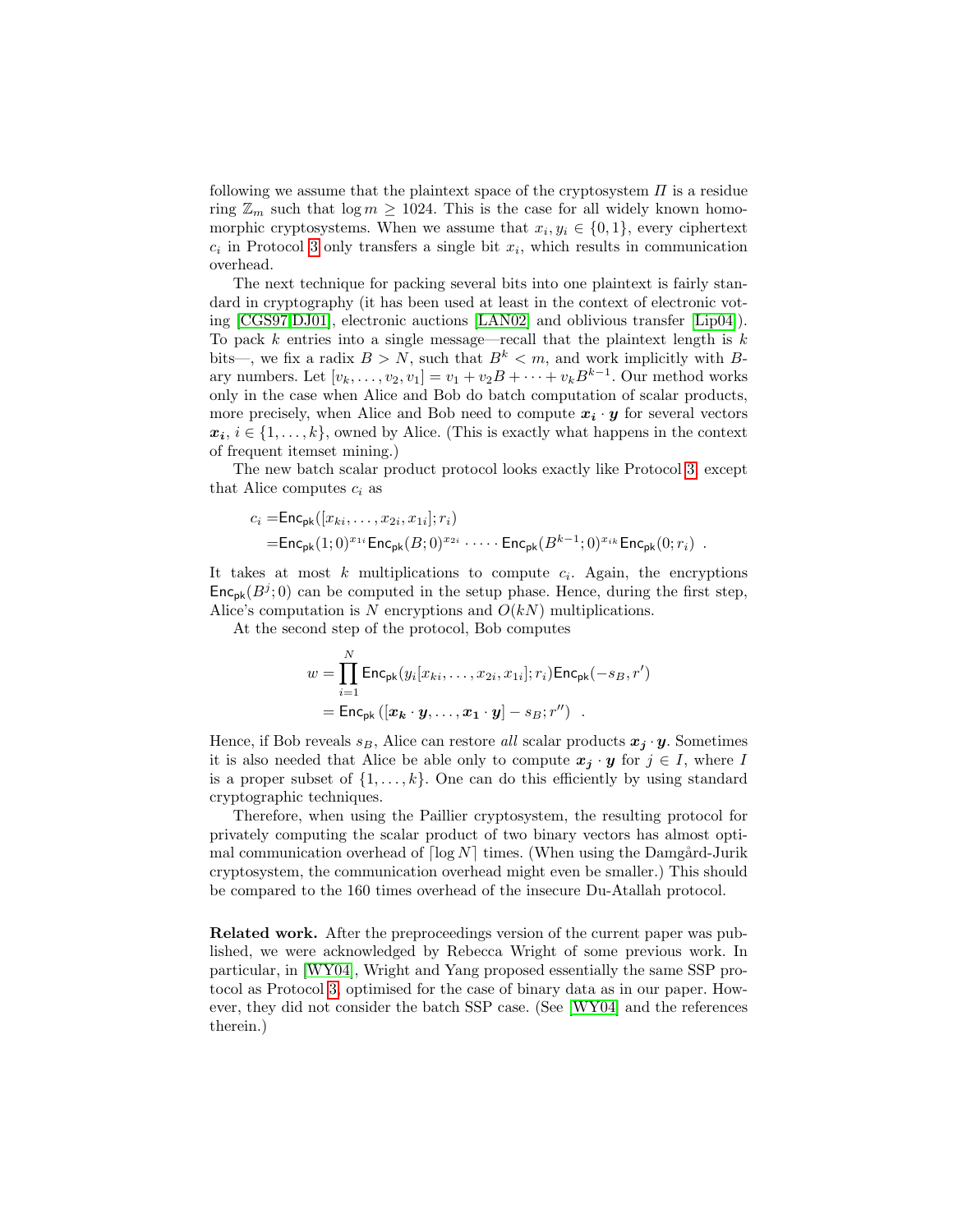Security in malicious model. Protocol [3](#page-10-0) can be made secure in the malicious model by letting Alice to prove in zero-knowledge, for every i, that  $c_i$  encrypts a value from  $\mathbb{Z}_{\mu}$ . This can be done efficiently in the random oracle (or common reference string) model [\[Lip03\]](#page-14-11). An alternative is to use conditional disclosure of secrets [\[AIR01\]](#page-13-2) modified recently to the setting of Paillier's cryptosystem in [\[LL05\]](#page-14-12). Both methods guarantee that at the end of a protocol run, Alice is no better of than mounting the next probing attack: Alice creates a suitable valid input vector  $x'$ , executes the protocol with Bob, and obtains  $x' \cdot y$ . If  $x'$ is suitably chosen (e.g.,  $x'_i = 1$  and  $x'_j = 0$  for  $j \neq i$ ), this may result in privacy leakage. However, this probing attack is unavoidable, no matter what private scalar product protocol is used instead of Protocol [3.](#page-10-0) The only way to tackle this attack is to let Alice to prove that her input  $x$  is "correctly" computed, whatever "correctly" means in the concrete application (e.g., in frequent itemset mining on vertically distributed databases). While such a functionality can be added to Protocol [3,](#page-10-0) it is not a part of the definition of a "private scalar product" protocol, but highly application-dependent (and thus should be left to be specified on a higher level), and very often, highly costly.

## 5 Conclusions

The secure computation of a scalar product is an important task within many data mining algorithms that require the preservation of privacy. Recently, several protocols have been proposed to solve this task. We have shown, however, that they are insecure. Moreover, we presented a private scalar product protocol based on standard cryptographic techniques and proved that it is secure. Furthermore, we described several optimisations in order to make it very efficient in practice.

Acknowledgements. We would like to thank Benny Pinkas for useful comments. The second and the third author were partially supported by the Estonian Information Technology Foundation, the Finnish Defence Forces Institute for Technological Research and by the Finnish Academy of Sciences.

## References

- <span id="page-13-2"></span>AIR01. William Aiello, Yuval Ishai, and Omer Reingold. Priced Oblivious Transfer: How to Sell Digital Goods. In Birgit Pfitzmann, editor, Advances in Cryptol $ogy - EUROCRYPT 2001$ , volume 2045 of Lecture Notes in Computer Science, pages 119–135, Innsbruck, Austria, 6–10 May 2001. Springer-Verlag.
- <span id="page-13-0"></span>AMS<sup>+</sup>96. Rakesh Agrawal, Heikki Mannila, Ramakrishnan Srikant, Hannu Toivonen, and A. Inkeri Verkamo. Fast Discovery of Association Rules. In Usama M. Fayyad, Gregory Piatetsky-Shapiro, Padhraic Smyth, and Ramasamy Uthurusamy, editors, Advances in Knowledge Discovery and Data Mining, pages 307–328. AAAI/MIT Press, 1996.
- <span id="page-13-1"></span>BB00. Jean-Franois Boulicaut and Artur Bykowski. Frequent Closures as a Concise Representation for Binary Data Mining. In PAKDD 2000, volume 1805 of Lecture Notes in Computer Science, pages 62–73. Springer, 2000.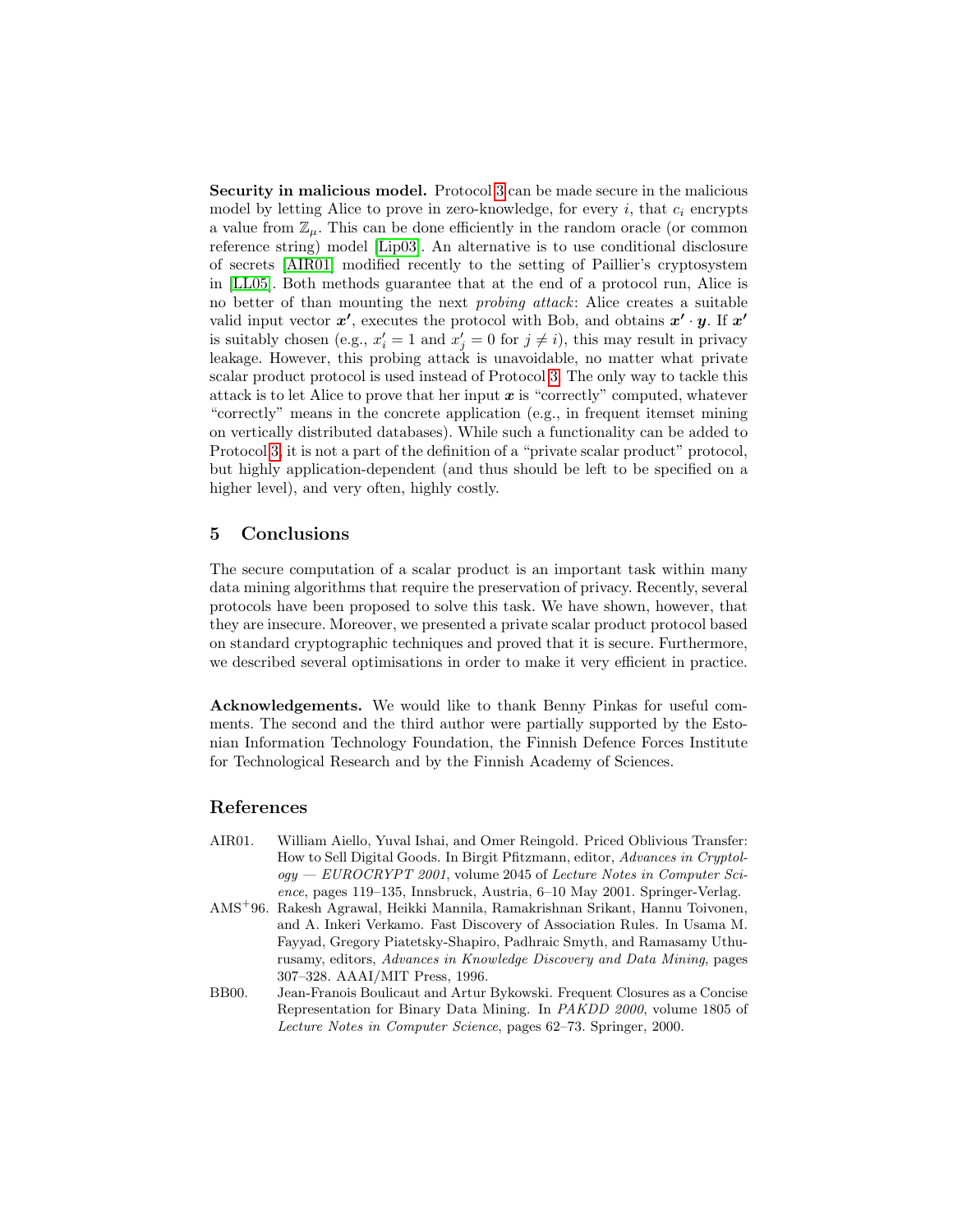- <span id="page-14-7"></span>BBR03. Jean-Franois Boulicaut, Artur Bykowski, and Christophe Rigotti. Free-Sets: A Condensed Representation of Boolean Data for the Approximation of Frequency Queries. Data Mining and Knowledge Discovery, 7(1):5–22, 2003.
- <span id="page-14-9"></span>CGS97. Ronald Cramer, Rosario Gennaro, and Berry Schoenmakers. A Secure and Optimally Efficient Multi-Authority Election Scheme. In Walter Fumy, editor, Advances in Cryptology —  $EUROCRYPT'$  '97, volume 1233 of Lecture Notes in Computer Science, pages 103–118, Konstanz, Germany, 11–15 May 1997. Springer-Verlag.
- <span id="page-14-1"></span>DA01a. Wenliang Du and Mikhail J. Atallah. Privacy-Preserving Statistical Analysis. In Proceedings of the 17th Annual Computer Security Applications Conference, pages 102–110, New Orleans, Louisiana, USA, December 10–14 2001.
- <span id="page-14-0"></span>DA01b. Wenliang Du and Mikhail J. Atallah. Protocols for Secure Remote Database Access with Approximate Matching, volume 2 of Advances in Information Security, page 192. Kluwer Academic Publishers, Boston, 2001. http://www.wkap.nl/prod/b/0-7923-7399-5.
- <span id="page-14-5"></span>DJ01. Ivan Damgård and Mads Jurik. A Generalisation, a Simplification and Some Applications of Paillier's Probabilistic Public-Key System. In Kwangjo Kim, editor, Public Key Cryptography 2001, volume 1992 of Lecture Notes in Computer Science, pages 119–136, Cheju Island, Korea, 13–15 February 2001. Springer-Verlag.
- <span id="page-14-2"></span>DZ02. Wenliang Du and Zhijun Zhan. A Practical Approach to Solve Secure Multiparty Computation Problems. In Carla Marceau and Simon Foley, editors, Proceedings of New Security Paradigms Workshop, pages 127–135, Virginia Beach, virginia, USA, September 23–26 2002. ACM Press.
- <span id="page-14-8"></span>FNP04. Michael J. Freedman, Kobbi Nissim, and Benny Pinkas. Efficient Private Matching and Set Intersection. In Christian Cachin and Jan Camenisch, editors, Advances in Cryptology — EUROCRYPT 2004, volume 3027 of Lecture Notes in Computer Science, pages 1–19, Interlaken, Switzerland, 2–6 May 2004. Springer-Verlag.
- <span id="page-14-4"></span>Gol04. Oded Goldreich. Foundations of Cryptography: Basic Applications. Cambridge University Press, 2004.
- <span id="page-14-10"></span>LAN02. Helger Lipmaa, N. Asokan, and Valtteri Niemi. Secure Vickrey Auctions without Threshold Trust. In Matt Blaze, editor, Financial Cryptography -Sixth International Conference, volume 2357 of Lecture Notes in Computer Science, pages 87–101, Southhampton Beach, Bermuda, 11–14 March 2002. Springer-Verlag.
- <span id="page-14-11"></span>Lip03. Helger Lipmaa. On Diophantine Complexity and Statistical Zero-Knowledge Arguments. In Chi Sung Laih, editor, Advances on Cryptology — ASI-ACRYPT 2003, volume 2894 of Lecture Notes in Computer Science, pages 398–415, Taipei, Taiwan, 30 November–4 December 2003. Springer-Verlag.
- <span id="page-14-6"></span>Lip04. Helger Lipmaa. An Oblivious Transfer Protocol with Log-Squared Total Communication. Technical Report 2004/063, International Association for Cryptologic Research, February 25 2004.
- <span id="page-14-3"></span>LL04. Sven Laur and Helger Lipmaa. On Private Similarity Search Protocols. In Sanna Liimatainen and Teemupekka Virtanen, editors, Proceedings of the Ninth Nordic Workshop on Secure IT Systems (NordSec 2004), pages 73– 77, Espoo, Finland, November 4–5, 2004.
- <span id="page-14-12"></span>LL05. Sven Laur and Helger Lipmaa. Additive Conditional Disclosure of Secrets. Manuscript, January 2005.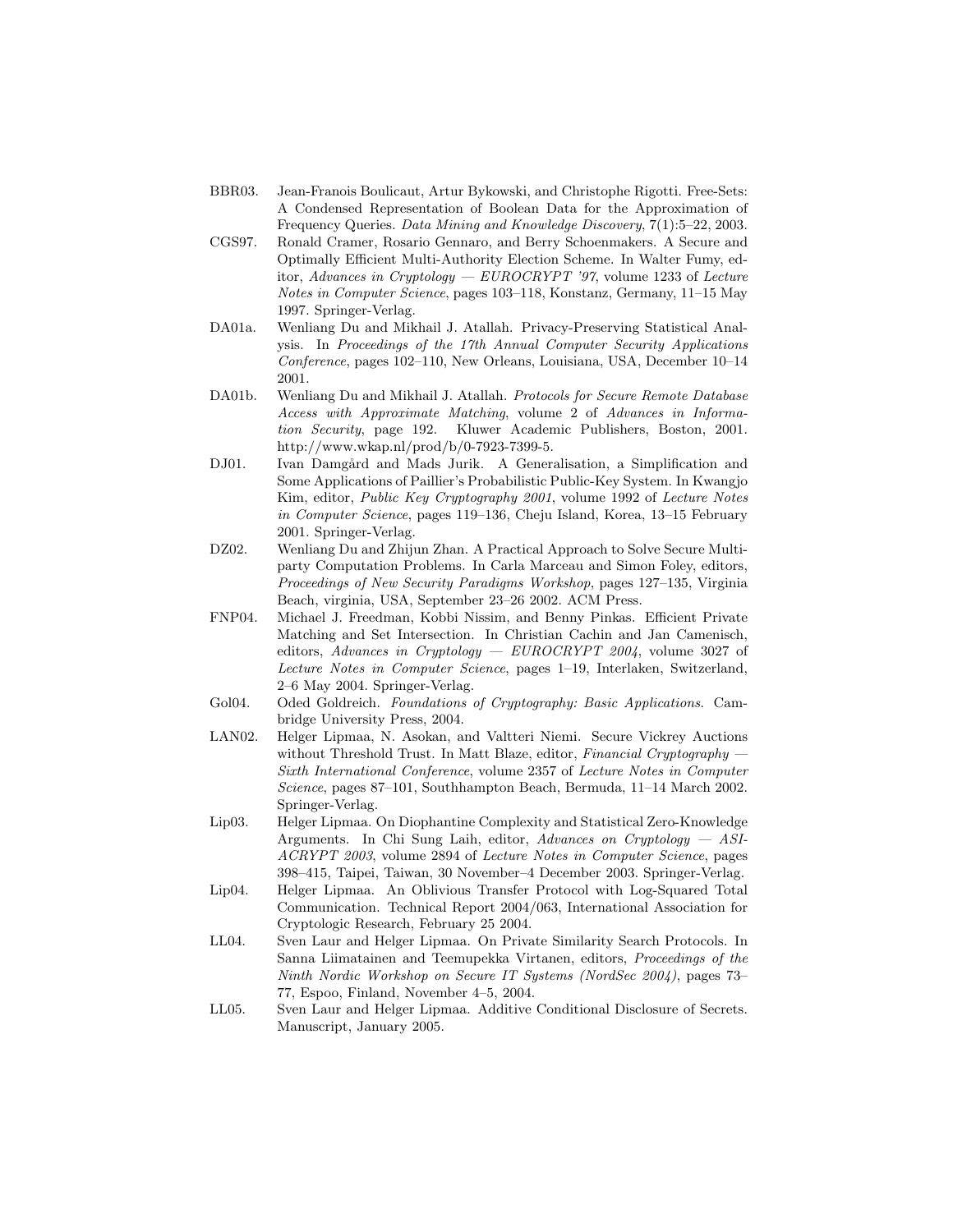- <span id="page-15-2"></span>Pai99. Pascal Paillier. Public-Key Cryptosystems Based on Composite Degree Residuosity Classes. In Jacques Stern, editor, Advances in Cryptology — EUROCRYPT '99, volume 1592 of Lecture Notes in Computer Science, pages 223–238, Prague, Czech Republic, 2–6 May 1999. Springer-Verlag.
- <span id="page-15-4"></span>PHM00. J. Pei, J. Han, and R. Mao. CLOSET: An efficient algorithm for mining frequent closed itemsets. In 2000 ACM SIGMOD Workshop on Research Issues in Data Mining and Knowledge Discovery, 2000.
- <span id="page-15-1"></span>Pin02. Benny Pinkas. Cryptographic Techniques for Privacy-Preserving Data Mining. KDD Explorations, 4(2):12–19, 2002.
- <span id="page-15-0"></span>VC02. Jaideep Vaidya and Chris Clifton. Privacy Preserving Association Rule Mining in Vertically Partitioned Data. In Proceedings of The 8th ACM SIGKDD International Conference on Knowledge Discovery and Data Mining, pages 639–644, Edmonton, Alberta, Canada, July 23–26 2002. ACM.
- <span id="page-15-3"></span>vLW92. Jacobus H. van Lint and Richard M. Wilson. A Cource in Combinatorics. Cambridge University Press, 1992.
- <span id="page-15-6"></span>WY04. Rebecca N. Wright and Zhiqiang Yang. Privacy-Preserving Bayesian Network Structure Computation on Distributed Heterogeneous Data. In Proceedings of The Tenth ACM SIGKDD International Conference on Knowledge Discovery and Data Mining, pages 713–718, Seattle, Washington, USA, August 22–25 2004. ACM.

#### <span id="page-15-5"></span>A Private Generalised Scalar Product Protocol

Next, we propose a secure generalised scalar product protocol (Protocol [4\)](#page-16-0) for

$$
\langle x_1, x_2, \ldots, x_k \rangle = \sum_{i=1}^N x_{1i} \cdots x_{ki}.
$$

For the sake of simplicity, we consider only the three-party case but the protocol can be easily generalised. Again, Alice has a private key; Bob and Carol know only the corresponding public key. The security of the generalised scalar product protocol depends on Alice. Namely, when Alice colludes with other parties then privacy can be compromised. For example, colluding Alice and Carol can reveal  $y_i$ , unless  $x_i = 0$ , since  $\mathsf{Dec}_{\mathsf{sk}}(d_i) = x_i y_i$ . Thus, we get the following result.

**Theorem 2.** Assume that  $\Pi = (Gen, Enc, Dec)$  is a semantically secure homomorphic public-key cryptosystem with  $P(\mathsf{sk}) = \mathbb{Z}_m$  for some large m. Protocol [4](#page-16-0) is a secure generalised scalar product protocol. In particular, it is secure against all possible coalitions provided that Alice does collude with other parties.

The proof is a simple generalisation of the previous proof. Bob must rerandomise  $c_i$ 's as  $d_i = c_i \cdot \text{Enc}_{pk}(0; r'_i)$ , since otherwise the values of  $y_i$ 's can be detected only by comparing the ciphertext that he receives from Alice with the one he sends to Carol. The sharing step 4 allows combine the outcome with other cryptographic protocols.

The assumption that Alice does not collude with other parties is quite strong. When we modify the protocol so that  $(\mathsf{sk}, \mathsf{pk})$  is generated jointly by Alice, Bob and Carol and that on the step 4, they do threshold decryption of  $w$ , we get a private SP protocol with the next security result: